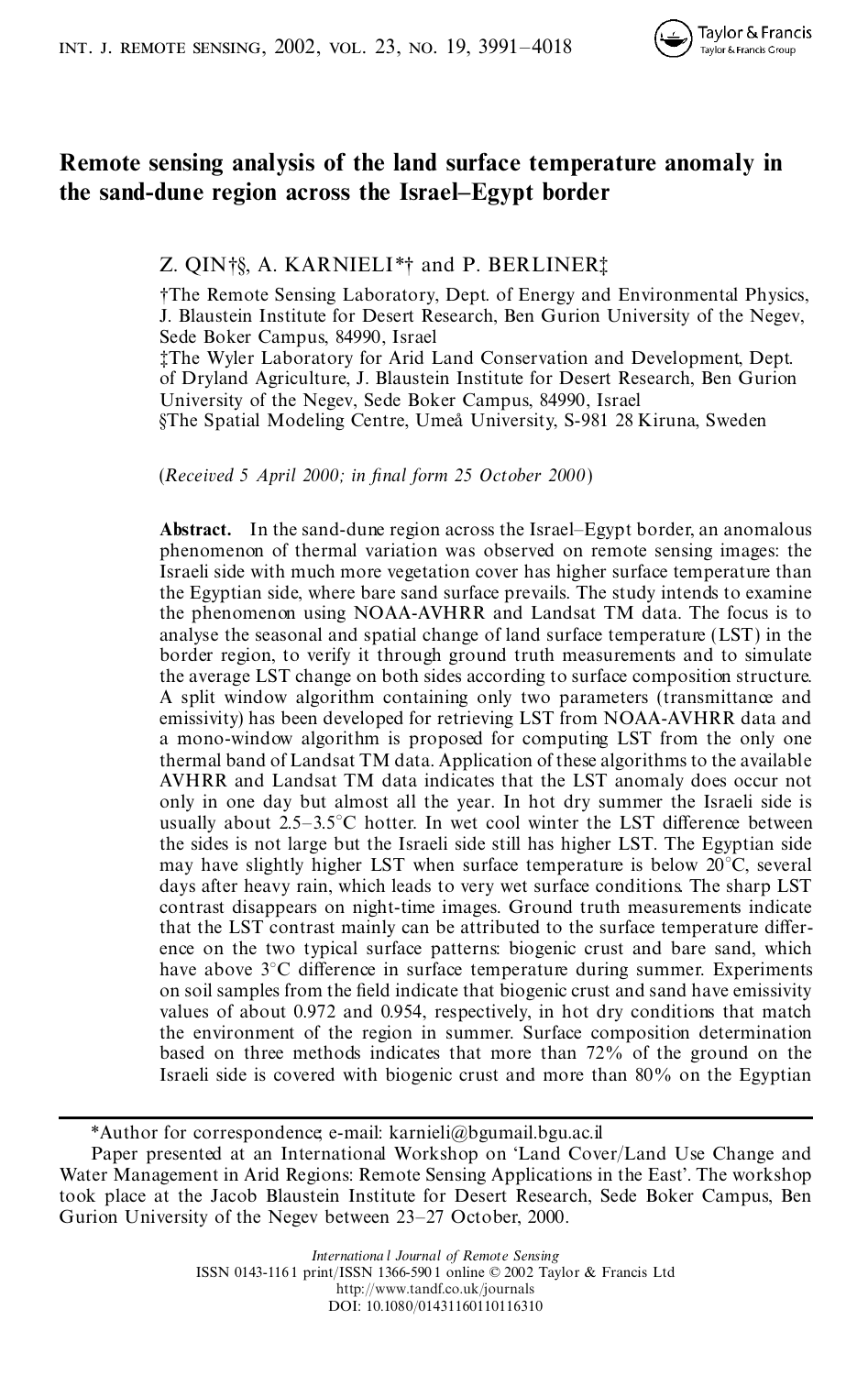side is bare sand. Actually, the LST anomaly can be understood as the direct result of surface composition difference, especially in biogenic crust and sand cover rate. Simulation with this surface composition difference shows that the Israeli side has steadily higher LST when the temperature of the biogenic crust is more than 1°C higher that of the sand surface, which usually occurs at moderate to high temperature levels ( $>30^{\circ}$ C). When temperature is between 15 and 25<sup>°</sup>C, such as at about midnight, the two sides will have no obvious LST difference. This result is in agreement with the remote sensing observation. Therefore, it can be concluded that the vegetation cover does not contribute much to the LST contrast in comparison to the effect of the biogenic crust and sand cover.

## **1. Introduction**

The northern part of the Israel–Egypt political border is crossed by linear sanddunes of the same lithological unit. The sand-dunes were formed by the deposition of sand and dust transported from north African desert by strong wind. In remote sensing images of visible channels, such as in figure 1, this region is characterized by a sharp contrast between bright reflectance from the Egyptian side (Sinai) and the dark Israeli side (Negev) (Tsoar and Karnieli 1996). This contrast has been interpreted as being caused by different land surface cover structures under different land



Figure 1. Landsat TM image of the sand-dune region across the Israel–Egypt border. The insert is a NOAA-AVHRR image.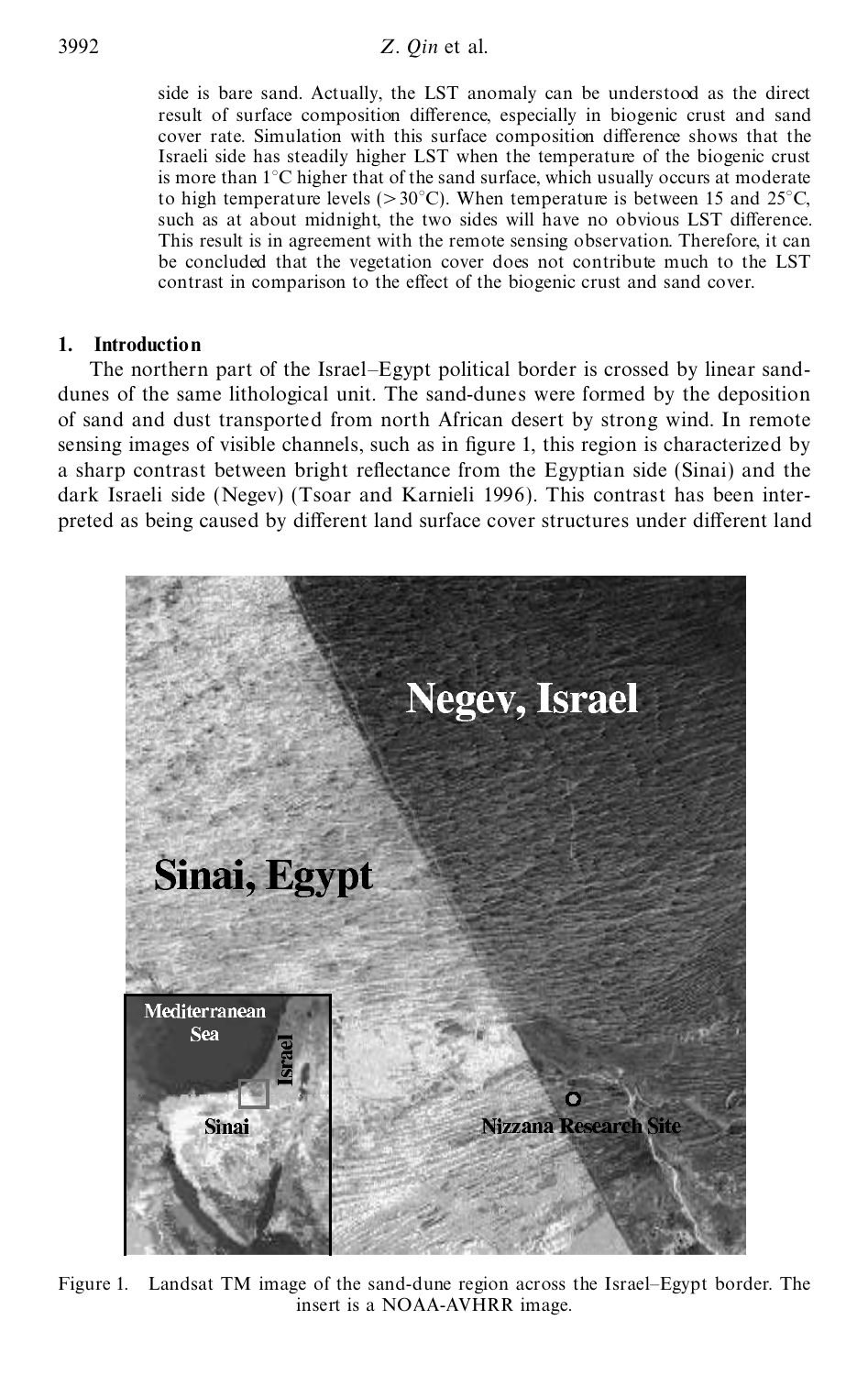use policies (Otterman 1974, 1977, 1981, Tsoar and Møller 1986). The Egyptian side has lower vegetation cover and more sand surface. On the contrast, the Israeli side is dominated by more shrubs and inactive sand surface fixed by biogenic crust, dubbed microbial crust (Kidron and Yair 1997). The thin biogenic crust ( $\lt$ 5 mm) mainly concentrates on the lower part of the longitudinal dunes in the western Negev, and is scarce on the Egyptian side due to intensive anthropogenic activities (Tsoar and Møller 1986, Danin *et al*. 1989). Studies indicate that the biogenic crust has significant contribution to the darker reflectance on the Israeli side (Karnieli *et al.* 1996, Karnieli and Sarafis 1996). Similar spectral contrast was also observed along the border between USA and Mexico (Bahre and Bradbury 1978, Balling 1989, Balling *et al.* 1998). The United States side was darker because of its greater vegetation cover. The Mexican side is brighter because of its more sparse vegetation cover resulting from severe overgrazing activities (Balling *et al.* 1998).

In normal conditions, it might be expected that as the Israeli side contains more plants that contribute to regional evapotranspiration , it should be cooler than the Egyptian side. Such a phenomenon has been observed across the border between USA and Mexico (Balling 1989). However, the opposite was observed on the daytime thermal images of the Israel–Egypt border region, with the higher land surface temperature on the Israeli side (figure  $2(a)$ ). This phenomenon occurs not on a specific day but throughout the year, except for days when the ground is very wet and cool. Considering the higher vegetation cover on the Israeli side, this phenomenon of temperature difference in the border region is anomalous. The sharp contrast of land surface temperature (LST) cannot be seen on night-time thermal images  $(figure 2(b)).$ 

The current study intends to examine the anomalous LST contrast from the viewpoint of remote sensing and ground truth measurements. Though Otterman and Tucker (1985) first mentioned this strange thermal phenomenon in their study of surface albedo in arid regions, the seasonal change and spatial variation of LST on both sides has not been analysed. This analysis was made possible by regular observation of AVHRR data from summer 1995, together with the measurement of water vapour in an atmospheric profile by CIMEL on the roof of the Remote Sensing Laboratory at Sede Boker in the southern Israeli desert. The report of Otterman and Tucker  $(1985)$  on the phenomenon was based on the direct difference of spectral scales, but not the true LST on the image they used. Actually, LST retrieval from remote sensing data requires the development of appropriate algorithms. Two algorithms for LST retrieval from AVHRR and TM data, respectively, have been developed in this study. The details have also been used for the determination of the required parameters (ground emissivity and atmospheric transmittance) for the study region. Otterman and Tucker (1985) related this thermal contrast to severe overgrazing and other anthropogenic pressures on the Egyptian side. In order to understand the LST anomaly, we conducted a number of ground truth measurements for comparison of surface temperature difference with typical surface patterns of the region, which has not been reported in the literature. Surface composition structure, which also has not been reported in literature, has been measured in this study for comparison. Based on radiance emission principle, the average LST change on both sides, which is comparable to remote sensing observation, has been simulated from the viewpoint of surface composition difference. Therefore, the study provides a thorough examination of the anomalous LST phenomenon, in order to explain its occurrence in the region.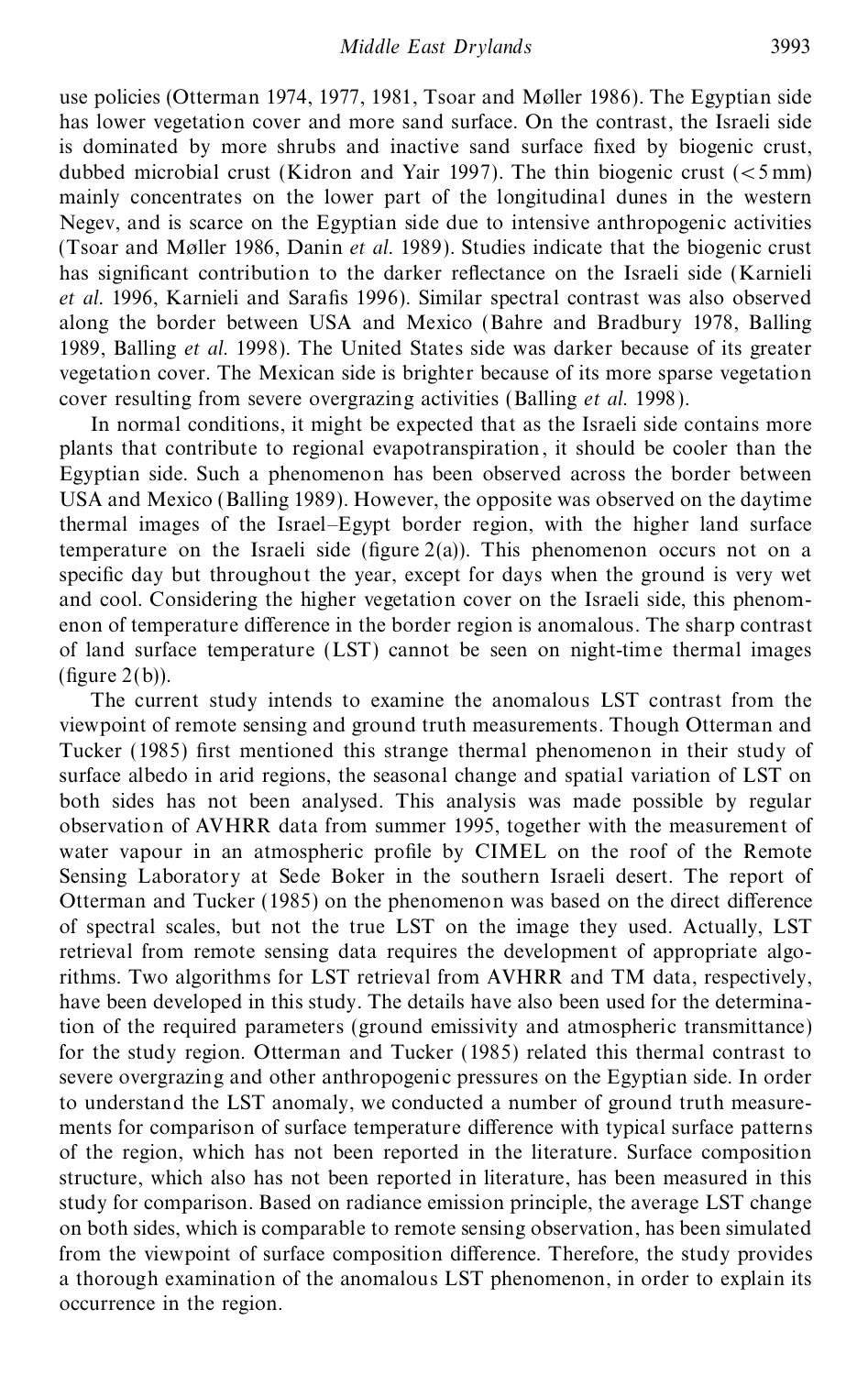

Figure 2. Daytime (a) and night-time (b) thermal images of the sand-dune region. The red cross in (a) locates Sede Boker Receiving Station in southern Israel.

## **2. Retrieval of LST from remote sensing data**

Due to their availability, NOAA-AVHRR and Landsat Thematic Mapper (TM) data will be used in this study for analysing the temporal and spatial dynamics of the anomalous LST phenomenon in the border region. In this section, we will address the methodological aspects of retrieving LST from these two kinds of remote sensing data.

## 2.1. *Split window algorithm for LST retrieval from AVHRR data*

The retrieval of LST from NOAA-AVHRR data is mainly achieved through the application of split window algorithm (Vogt 1996, Qin and Karnieli 1999). The basic idea of the technique can be traced back to the early studies of sea surface temperature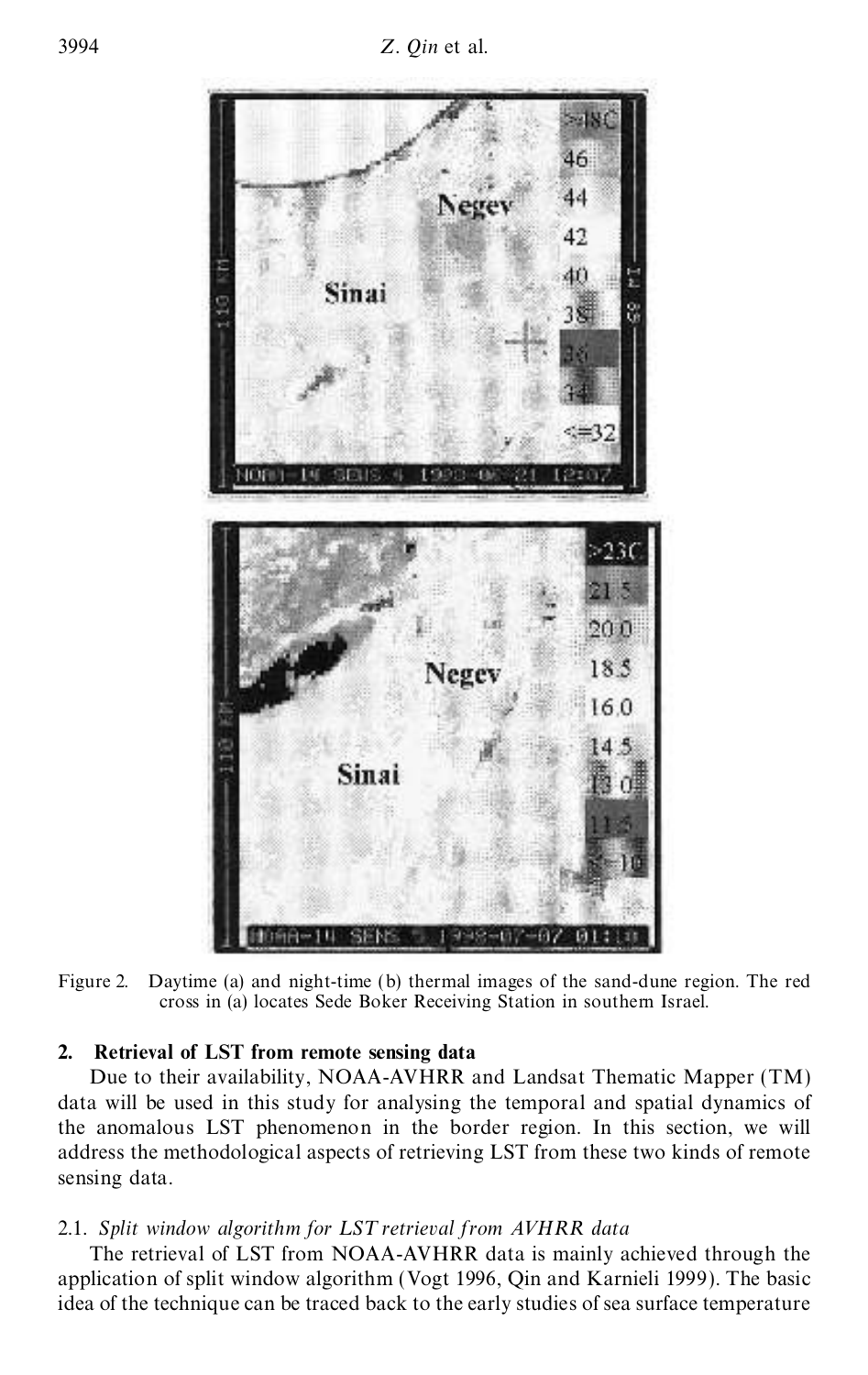*Middle East Drylands* 3995

from remote sensing (Prabhakara *et al*. 1974, McMillion 1975, Deschamps and Phulpin 1980). Several kinds of split window algorithm have been developed on the basis of various considerations on the atmosphere and the emitting surface (Cooper and Asrar 1989, Sobrino and Caselles 1991, Kerr *et al*. 1992). The algorithms were derived from a thermal radiance transfer equation describing the impacts of ground (mainly emissivity), atmosphere (absorption and emittance) and viewing angle on the observed thermal radiance at satellite level. The algorithms of Sobrino *et al.*  $(1991)$ , França and Cracknell  $(1994)$  and Prata  $(1993)$  generally have higher accuracy but they involve some parameters that are not easy to estimate when applying to the real world (Qin *et al*. 2001a).

In the current paper, we intend to use the algorithm presented in Qin *et al.* (2001a) because it only requires two essential parameters (emissivity and transmittance) while keeping the same accuracy as the above three. After applying Taylor's expansion to linearize Planck's radiance equation with respect to temperature, Qin *et al.* (2001a) developed a new split window, having the following general form:

$$
T_s = T_4 + A(T_4 - T_5) + B \tag{1}
$$

where the coefficients  $A$  and  $B$  are defined as:

$$
A = D_4 / (D_5 C_4 - D_4 C_5) \tag{2}
$$

$$
B = [L_4D_5(1 - C_4 - D_4) - L_5D_4(1 - C_5 - D_5)]/(D_5C_4 - D_4C_5)
$$
\n(3)

$$
C_i = \varepsilon_i \tau_i(\theta) \tag{4}
$$

$$
D_i = (1 - \tau_i(\theta)) \{ 1 + (1 - \varepsilon_i)\tau_i(\theta) \}
$$
\n<sup>(5)</sup>

Because coefficient *B* includes the parameter  $L_i$ , which is the function of temperature, a further derivation results in the following new form of split window algorithm:

$$
T_s = A_0 + A_1 T_4 - A_2 T_5 \tag{6}
$$

where the coefficients  $A_0$ ,  $A_1$  and  $A_2$  are defined as:

$$
A_0 = \{a_4D_5(1 - C_4 - D_4) - a_5D_4(1 - C_5 - D_5)\}/(D_5C_4 - D_4C_5)
$$
\n<sup>(7)</sup>

$$
A_1 = 1 + \{D_4 + b_4 D_5 (1 - C_4 - D_5)\} / (D_5 C_4 - D_4 C_5)
$$
\n<sup>(8)</sup>

$$
A_2 = \{D_4 + b_5 D_4 (1 - C_5 - D_5)\} / (D_5 C_4 - D_4 C_5)
$$
\n<sup>(9)</sup>

The constants are given as  $a_4 = -62.23928$ ,  $a_5 = -66.54067$ ,  $b_4 = 0.43059$  and  $b_5 = 0.45655$ 0.46585 (Qin *et al*. 2001a). This algorithm relates the determination of the three important coefficients  $A_0$ ,  $A_1$  and  $A_2$  to both ground emissivity and atmospheric transmittance, which are determined in §3.

Sensitivity analysis indicates that the algorithm is able to provide an accurate estimation of LST from AVHRR data. The possible LST error is only about 0.4°C due to a transmittance error of up to 0.05, and 0.71°C due to an emissivity error of 0.01, in both channels 4 and 5. Usually the estimation of transmittance and emissivity estimation can meet this accuracy requirement. Validation with both simulation data from LOWTRAN 7 and grouth truth data from Prata  $(1994)$  confirms the applicability of the algorithm (Qin *et al*. 2001a). Comparison with 11 other algorithms in the literature shows the algorithm is generally better in terms of accuracy and computation simplicity.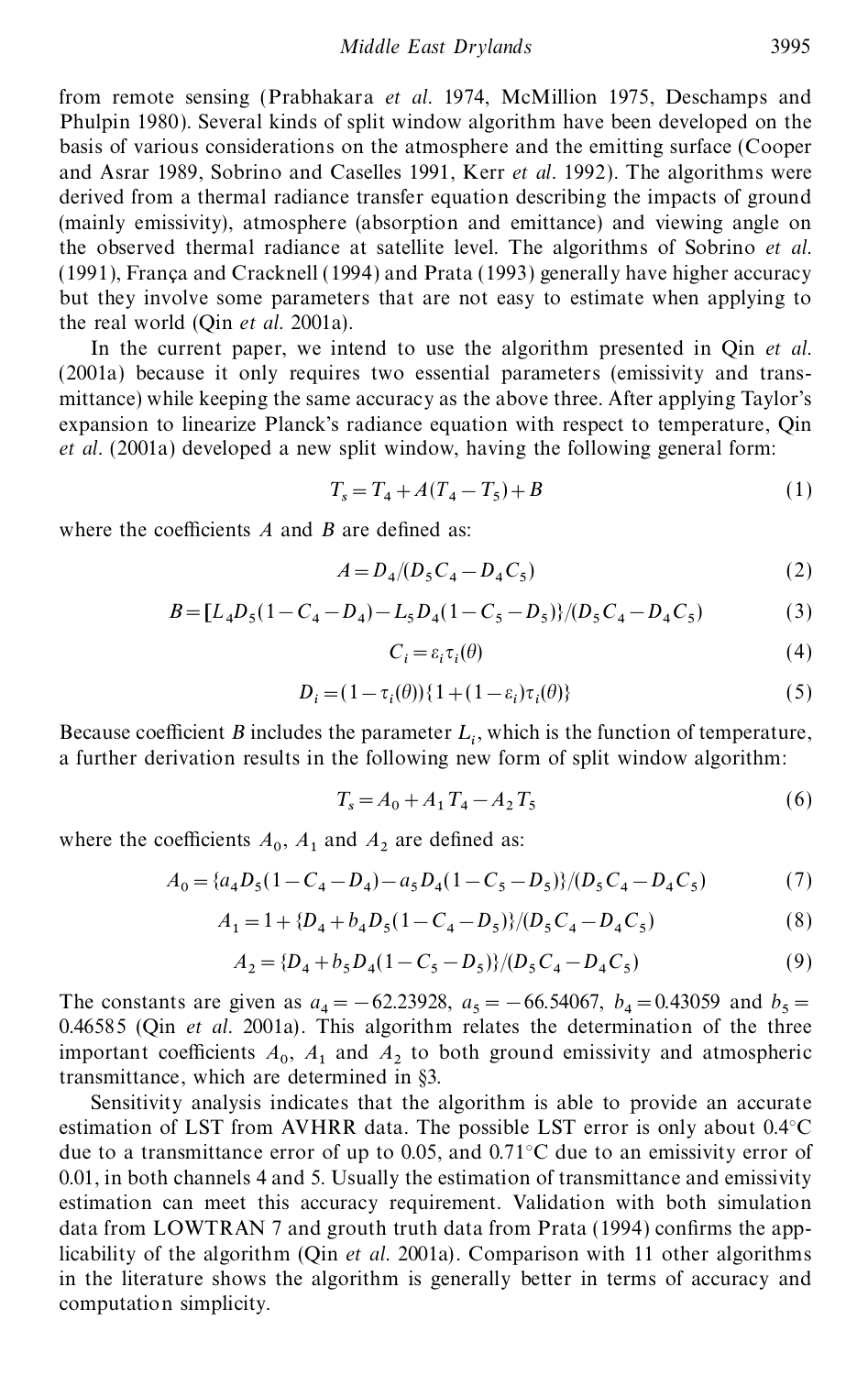#### 2.2. Mono-window algorithm for LST retrieval from Landsat TM data

The Landsat TM has a thermal band (band 6) with a nominal ground resolution of 120 m. This spatial resolution is much higher than the nadir ground resolution (1.1 km) of AVHHR. Therefore, it is highly suitable for use in analysing the detailed spatial patterns of LST distribution, and its difference on the two sides of the region.

Conventionally, retrieval of LST from Landsat TM6 is carried out mainly by atmospheric correction. The principle is to subtract the upward atmospheric thermal radiance and the reflected atmospheric radiance from the observed radiance at satellite level so that the brightness temperature at ground level can be directly computed. The atmospheric thermal radiance can be simulated using the LOWTRAN or MODTRAN program when the atmospheric profile is available from an *in situ* satellite pass. For many applications this is often not the case. Thus, an alternative is to use the available radiosonde data close to the satellite pass or with similar atmospheric conditions for this atmospheric simulation (Hurtado *et al.* 1996). In many cases, even the radiosonde data is not available due to difficulty of measuring. This lack of atmospheric profile *in situ* satellite pass prevents the popular application of LST retrieval from Landsat TM6 for many studies. A mono-window algorithm has been developed in Qin *et al.* (2001b) for LST retrieval from Landsat TM data. The algorithm has the following form:

$$
T_s = \frac{a_6(1 - C_6 - D_6) + (b_6(1 - C_6 - D_6) + C_6 + D_6)T_6 - D_6T_a}{C_6} \tag{10}
$$

where  $T_a$  is the effective atmospheric mean temperature, which can be determined from local ground meteorological observation data by the method in Qin *et al.* (2001b),  $a_6$  and  $b_6$  are the constants needed to linearize Planck's radiance equation, given as  $a_6 = -67.35535$  and  $b_6 = 0.45861$ ; and the parameters  $C_6$  and  $D_6$  are defined as:

$$
C_6 = \varepsilon_6 \tau_6(\theta) \tag{11}
$$

$$
D_6 = (1 - \tau_6(\theta)) \{ 1 + (1 - \varepsilon_6) \tau_6(\theta) \}
$$
 (12)

Sensitivity analysis indicates that the error of ground emissivity has little effect on the possible LST estimation error, which is affected by atmospheric transmittance (Qin *et al.* 2001b). For an emissivity error of 0.02, the LST error is only about 0.25°C. However, for a transmittance error of 0.05, the LST error may reach to more than 1.5 $\degree$ C when transmittance is lower than 0.7. Therefore, a very clear sky with low water vapour content in the profile is the ideal climate for remote sensing of LST with Landsat TM. When water vapour content in the profile is less than  $2 \text{ g cm}^{-2}$ so that the transmittance is above 0.8, the LST estimation error with this monowindow algorithm is less than  $1.8^{\circ}$ C for the combination of effects from moderate error in estimation of ground emissivity, transmittance, and atmospheric temperature. Validation to the simulation data from LOWTRAN 7 confirms the applicability of the algorithm (Qin *et al.* 2001b).

### **3. Determining the parameters for LST retrieval**

Ground emissivity and atmospheric transmittance are extremely important parameters for the use of the above algorithms for LST retrieval from AVHRR and TM data. Therefore, they need to be carefully determined in the study. Determination of ground emissivity is mainly carried out by experiments on selected soil samples from the typical surface patterns of the field; and estimation of atmospheric transmittance mainly by atmospheric simulation with the LOWTRAN program.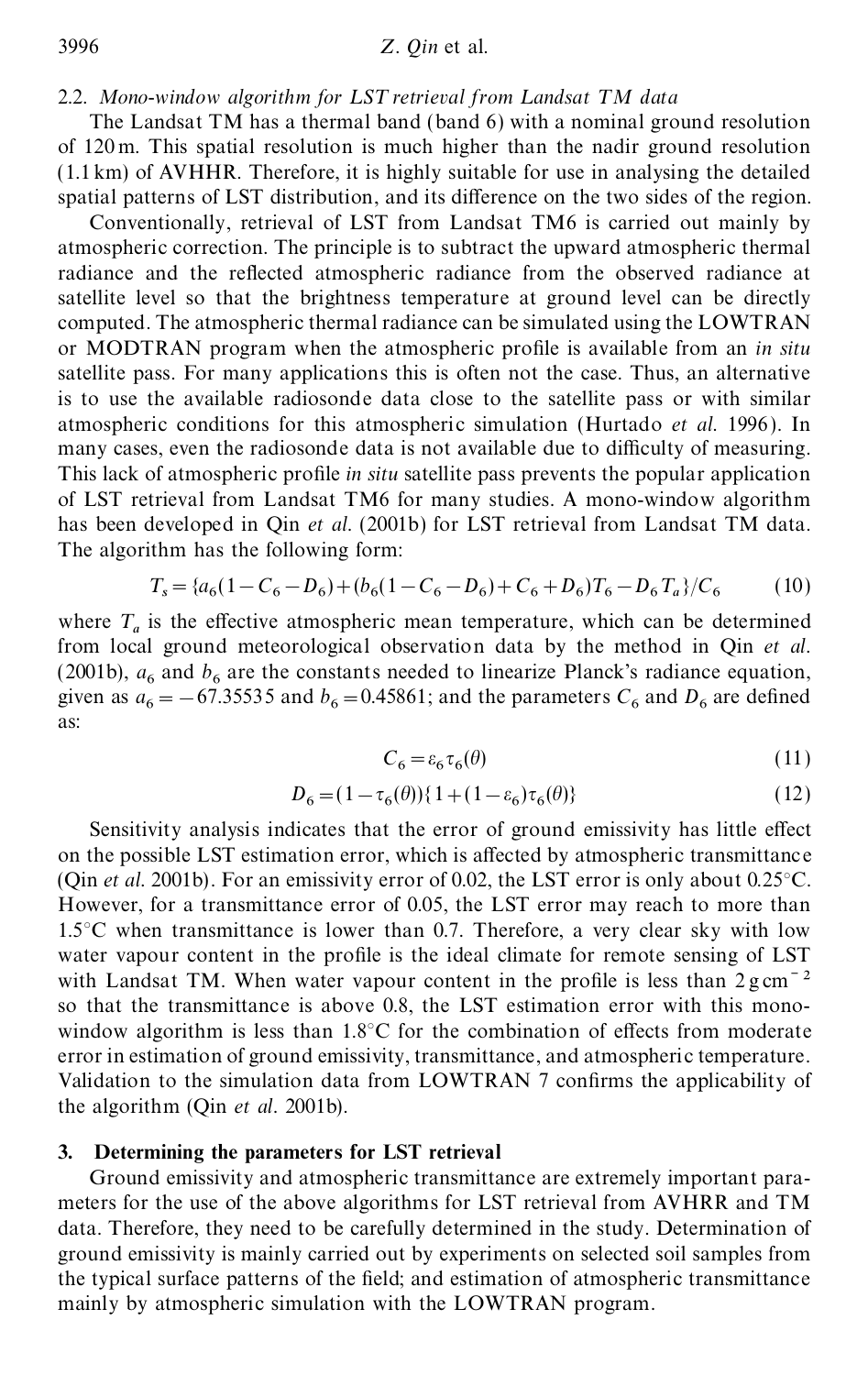## 3.1. *Experiments for determining ground emissivity*

Emissivity is an important factor that affects the observed surface temperature change by detecting the thermal radiation of the object under study. Though several methods have been proposed (Humes *et al*. 1994, Labed and Stoll 1991), direct measurement of emissivity of the ground surface in the field is extremely difficult due to the many factors affecting the process (Caselles *et al.* 1997). Another difficulty comes from the lack of suitable instruments. Here the assemble used by Humes *et al*. (1994) was used for the measurement. Because our study region is mainly composed of biogenic crust and bare sand, the objective of the experiment is to determine the emissivity of these two typical surface patterns.

The principle of determining emissivity through laboratory experiments is to compare the difference of radiant temperature between the measured samples and their reference black body. The experiments were done through the use of a water bath with constant temperature and a IR thermometer operating at  $8-14 \mu m$  to measure the temperature of the samples. A circulator was installed in the water bath to keep temperature constant. On the top of the bath was a moveable semitransparent cover with a small hole mounting the IR thermometer so that the thermometer can be moved to point at the samples for the measurement.

The soil samples for the experiments were taken from the field of the region with metal cans. It is emphasised that the samples were taken with all care, to avoid destruction of soil structure or articially altering its properties. The soil samples were floated on the water of the bath. Five sand samples and five biogenic crust samples were selected for the experiments. At the same time, a reference with black surface was also put in the bath. Three treatments ( $25^{\circ}$ C,  $35^{\circ}$ C, and  $45^{\circ}$ C) were used for the experiments to represent the three conditions of surface temperature in the region. Since the bath was covered and the sensor is very close to the target, the effect of atmosphere is negligible. Thus, the emissivity can be estimated on the basis of Stefan-Boltzmann law as follows:

$$
\varepsilon = \sigma T_o^4 / \sigma T_b^4 = (T_o / T_b)^4 \tag{13}
$$

where  $T_b$  and  $T_o$  are the radiant temperatures of the black body reference and the measured object at 8–14  $\mu$ m. Accordingly,  $\varepsilon$  is an average emissivity for the spectral range of  $8-14 \mu m$ .

The results are shown in figure 3, and indicate that the biogenic crust has higher emissivity than sand. The average emissivity of the five samples at  $25^{\circ}$ C is 0.9671 for the biogenic crust and  $0.9435$  for sand. The difference is about 0.0236. The T-test was used as a successful statistical tool to test if two groups of samples are significantly different to the mean. Application of the test to the treatment yields  $T_{stat} = 7.74 > T_{stat}$  $T_{\alpha=0.01}$  = 3.36, indicating that the difference is statistically significant with a credibility of 99%. In the 35°C treatment, the average emissivity is 0.9702 for biogenic crust and  $0.9473$  for sand, with a difference of  $0.0229$ , which is statistically significant  $(T_{stat} = 10.43)$ . In the 45<sup>°</sup>C treatment, the emissivity of biogenic crust and sand is  $0.9725$  and  $0.9543$  respectively, with a difference of  $0.0182$ , which is also statistically significant  $(T_{stat} = 5.38)$ . For the region under study, the surface temperature is usually between  $35-50^{\circ}$ C at noon. Therefore, we can conclude that the surface emissivity of the biogenic crust in the region is about 0.97 and that of sand is about 0.95, with a difference of about 0.02.

The emissivity of the surface patterns can be used to estimate the average emissivity on both sides. Considering the effect of surface patterns according to their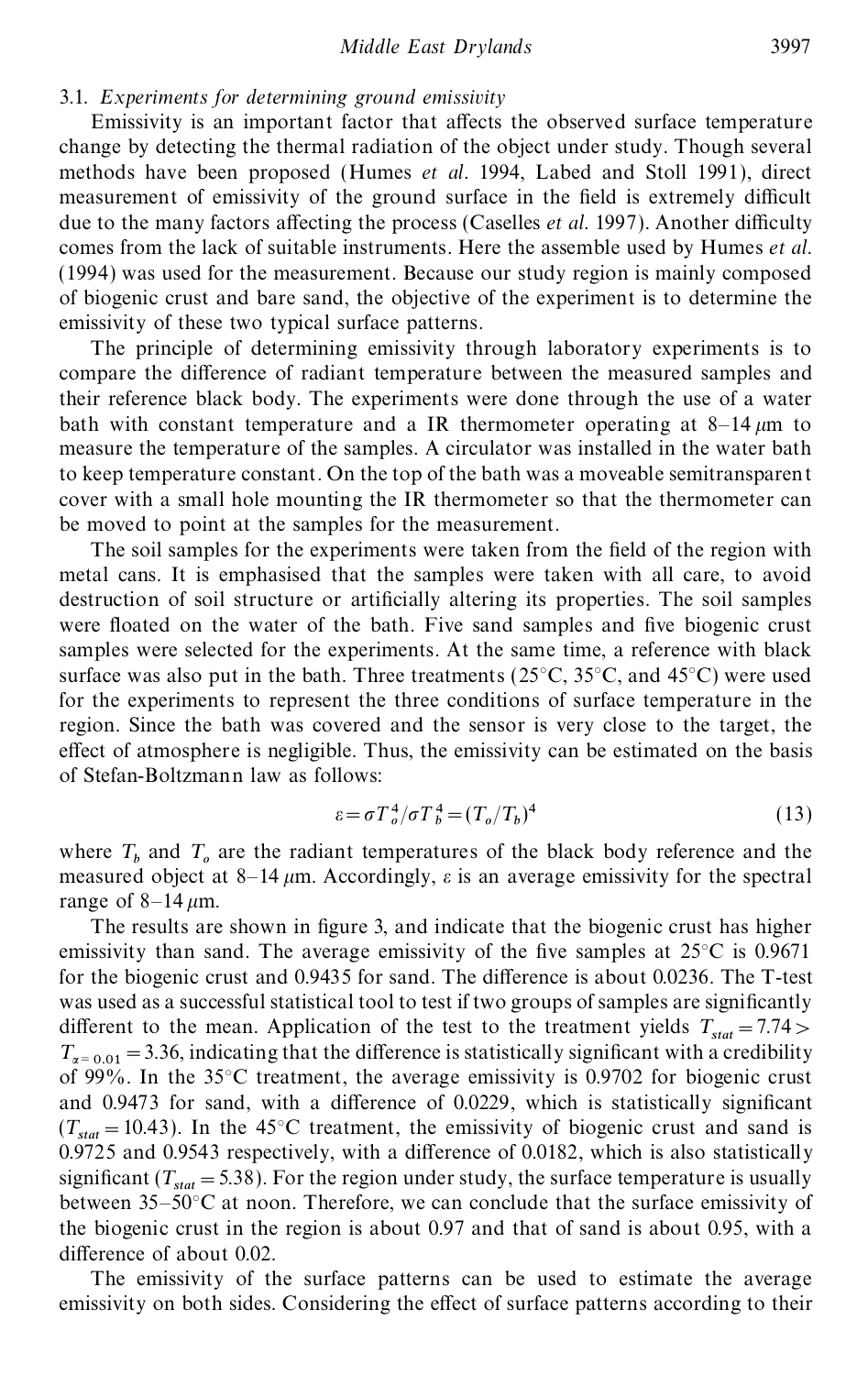

Figure 3. Emissivity of biogenic crust and sand samples for three treatments.

cover rate (see §7), the average ground emissivity of the region can be estimated as 0.968 for the Israeli side and 0.954 for the Egyptian side. Actually, emissivity also varies with wavelength and the difference of ground emissivity in the two thermal channels of AVHRR has signicant impact on the accuracy of LST retrieval (Coll *et al.* 1994a). For this study, we follow the method proposed by Sobrino and Caselles (1991) to estimate  $\varepsilon_4$  and  $\varepsilon_5$  from  $\varepsilon$  at 8–14  $\mu$ m, which gives the results as  $\varepsilon_4 = 0.965$ and  $\varepsilon_5 = 0.969$  for the Israel side and  $\varepsilon_4 = 0.951$  and  $\varepsilon_5 = 0.955$  for the Egyptian side. These results can then be used for LST retrieval from the available AVHRR data of the region. Because Landsat TM6 operates in the wavelength covering both channels 4 and 5 of AVHRR, the average emissivity of the two AVHRR channels can be served as the ground emissivity for LST retrieval from TM6 data. Thus, we have  $\varepsilon_6 = 0.967$  for the Israeli side and  $\varepsilon_6 = 0.953$  for the Egyptian side. The spectral contrast in visible channels allows us inserting different ground emissivity on both sides of the region for LST retrieval.

## 3.2. *Determination of atmospheric transmittance*

Atmospheric transmittance is a critical parameter that affects the accuracy of LST retrieval when using split-window or mono-window algorithms. The thermal radiance is attenuated on its way to the remote sensor. Transmittance depicts the magnitude of the attenuation of thermal radiance transferring through the atmosphere. The variation of atmospheric transmittance strongly depends on the dynamics of water vapour content in the profile (Sobrino *et al.* 1991, França and Cracknell 1994, Coll *et al*. 1994b). Generally, the practical way for determination of atmospheric transmittance is through simulation of local atmospheric conditions, especially water vapour content. Simulation of the relationship between atmospheric transmittance and water vapour content can be done by using atmospheric modelling programs such as LOWTRAN and MODTRAN. Here we use the LOWTRAN-7 to determine this relationship. Two atmospheric profiles are used for this simulation: high and low temperatures. The air temperature near the surface is assumed to be equal to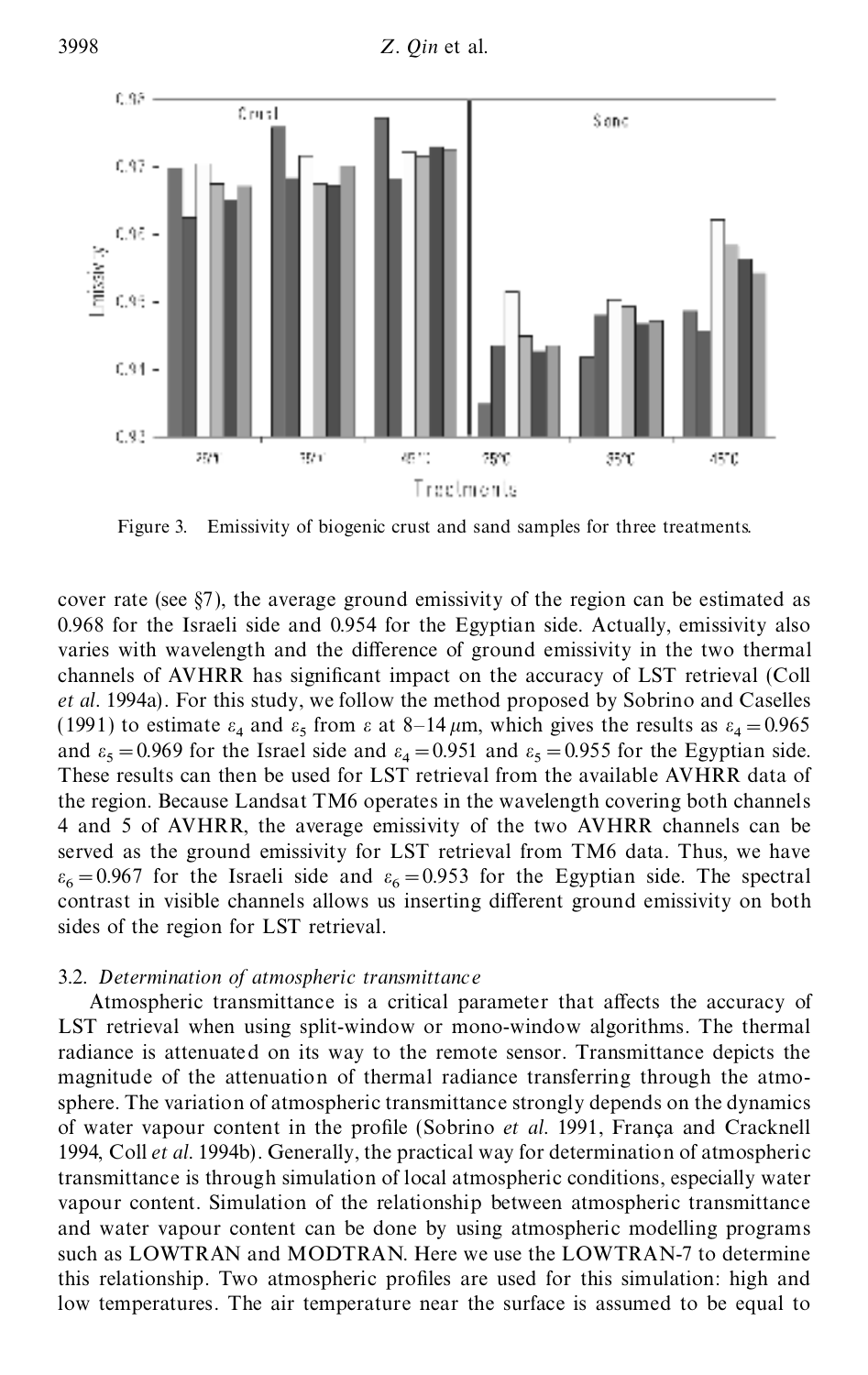$30^{\circ}$ C and  $18^{\circ}$ C for high temperature, or the summer profile, and for low temperature, or the winter prole, respectively. This represents the air temperature changes in the study region. The viewing angle is also important in the simulation and for this reason an angle of 10° from the nadir was selected for AVHRR because this represents the average zenith angle of the images selected for the analysis. For Landsat TM, the image swath is about 185 km, with a zenith viewing angle of  $\lt$  6°at the edge. Because the study region is always at the edge of available TM images, an average of 5° from nadir was used for the simulation.

Due to the arid environment, water vapour content in the atmospheric column in the study region is small. Generally speaking, it is in the range of  $1.0-2.2$  g cm<sup> $-2$ </sup>. In order to reveal the change of atmospheric transmittance with water vapour content, we continue the simulation for the range of  $0.4-6$  g cm<sup> $-2$ </sup>. Figure 4 shows the change of atmospheric transmittance with water vapour content for the two remote sensors in the high temperature profile. In the lower range of water vapour content, the relationship between water vapour content and atmospheric transmittance can be viewed as linear even though the whole is a curve as described by França and Cracknell (1994) and Sobrino *et al.* (1991). In order to generate a more accurate estimation of transmittance, we divide the whole curve into several parts and correlate them. Considering relevancy to the study area, the results are given only for  $0.4-3$  g cm<sup> $-2$ </sup> in table 1.

The equations listed in table 1 have very high squared correlation and low standard error, which means that the atmospheric transmittance has a strongly linear relation with water content. Standard error illustrates that the estimation of transmittance is with an accuracy of high up to  $\leq 0.003$  by these equations. This accuracy is much higher than that estimated by a parabolic equation as proposed by França and Cracknell (1994) and Sobrino *et al.* (1991). The regression coefficients in table 1 indicate that transmittance change is within a range of 0.006–0.0164 for a small change  $(0.1 \text{ g cm}^{-2})$  of water vapour content. This means that the maximum possible



Figure 4. Total transmittance as a function of water vapour content in high temperature profile.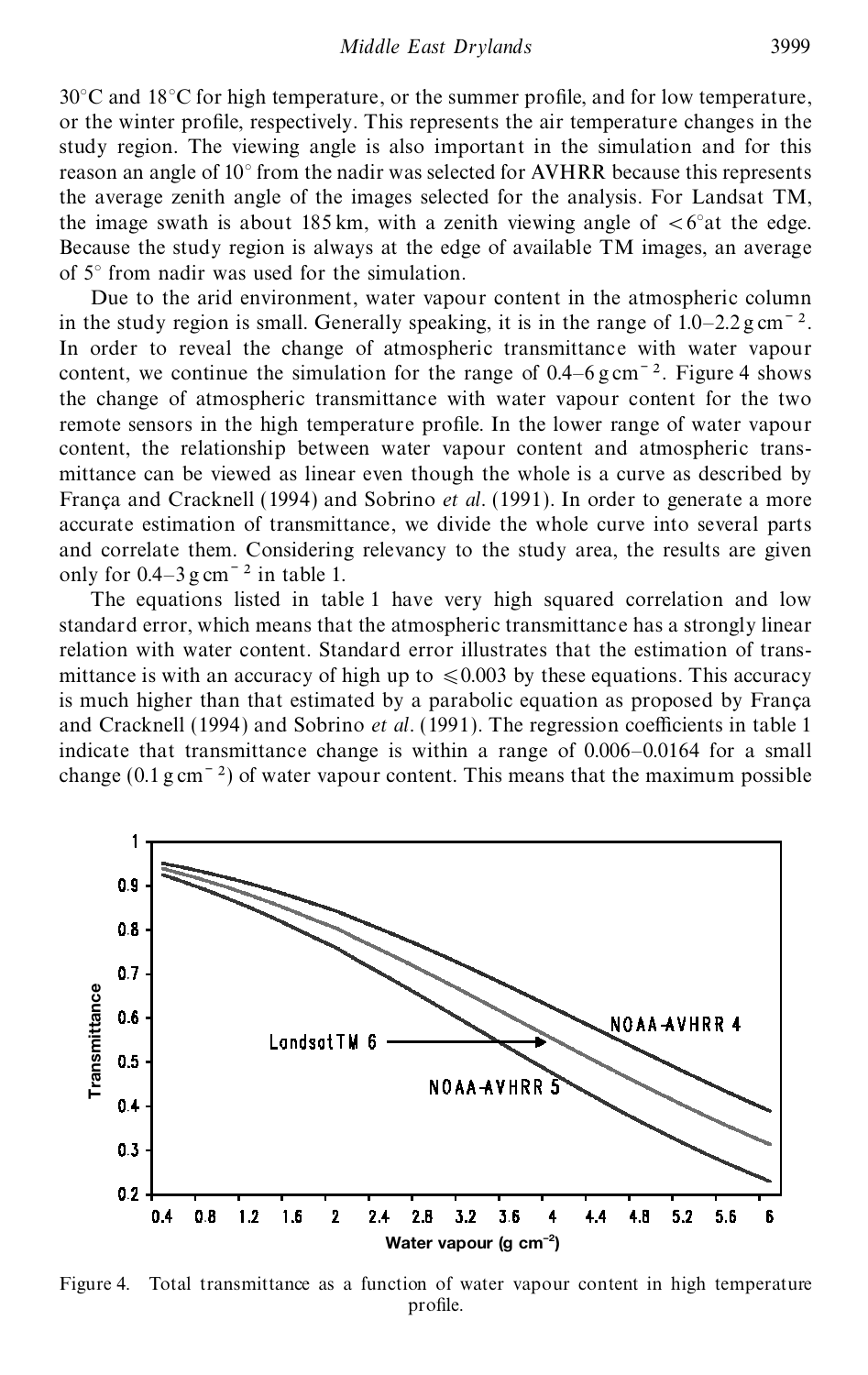|                  |                                                         |                                                                                                                                                                         |                                          | 000                                                              |  |
|------------------|---------------------------------------------------------|-------------------------------------------------------------------------------------------------------------------------------------------------------------------------|------------------------------------------|------------------------------------------------------------------|--|
| Profiles         | Table 1.<br>Water vapour<br>$(w)$ (g cm <sup>-2</sup> ) | Estimation of atmospheric transmittance for NOAA-AVHRR and Landsat TM.<br>Transmittance estimation equation                                                             | Squared<br>correlation $\mathbb{R}^2$    | Standard error                                                   |  |
| High temperature | $0.4 - 1.6$<br>$1.6 - 3.0$                              | $\tau_4(10) = 0.979160 - 0.062918w$<br>$\tau$ <sub>5</sub> (10) = 0.968144 - 0.098942 <i>w</i><br>$\tau_6 = 0.974290 - 0.08007w$<br>$\tau_4(10) = 1.035378 - 0.097514w$ | 0.99425<br>0.99716<br>0.99611<br>0.99746 | 0.002266<br>0.002501<br>$Z$ . Qin et al.<br>0.002368<br>0.002602 |  |
|                  |                                                         | $\tau$ <sub>5</sub> (10) = 1.026468 - 0.135133 <i>w</i><br>$\tau_6 = 1.031412 - 0.11536w$                                                                               | 0.99879<br>0.99827                       | 0.002486<br>0.002539                                             |  |
| Low temperature  | $0.4 - 1.6$                                             | $\tau_4(10) = 0.983311 - 0.072444w$<br>$\tau_5(10) = 0.981868 - 0.121979w$<br>$\tau_6 = 0.982007 - 0.09611w$                                                            | 0.99469<br>0.99679<br>0.99463            | 0.002215<br>0.002896<br>0.003340                                 |  |
|                  | $1.6 - 3.0$                                             | $\tau_4(10) = 1.058059 - 0.121354w$<br>$\tau_5(10) = 1.048364 - 0.163678$ w<br>$\tau_6 = 1.053710 - 0.14142w$                                                           | 0.99817<br>0.99948<br>0.99899            | 0.002749<br>0.001973<br>0.002375                                 |  |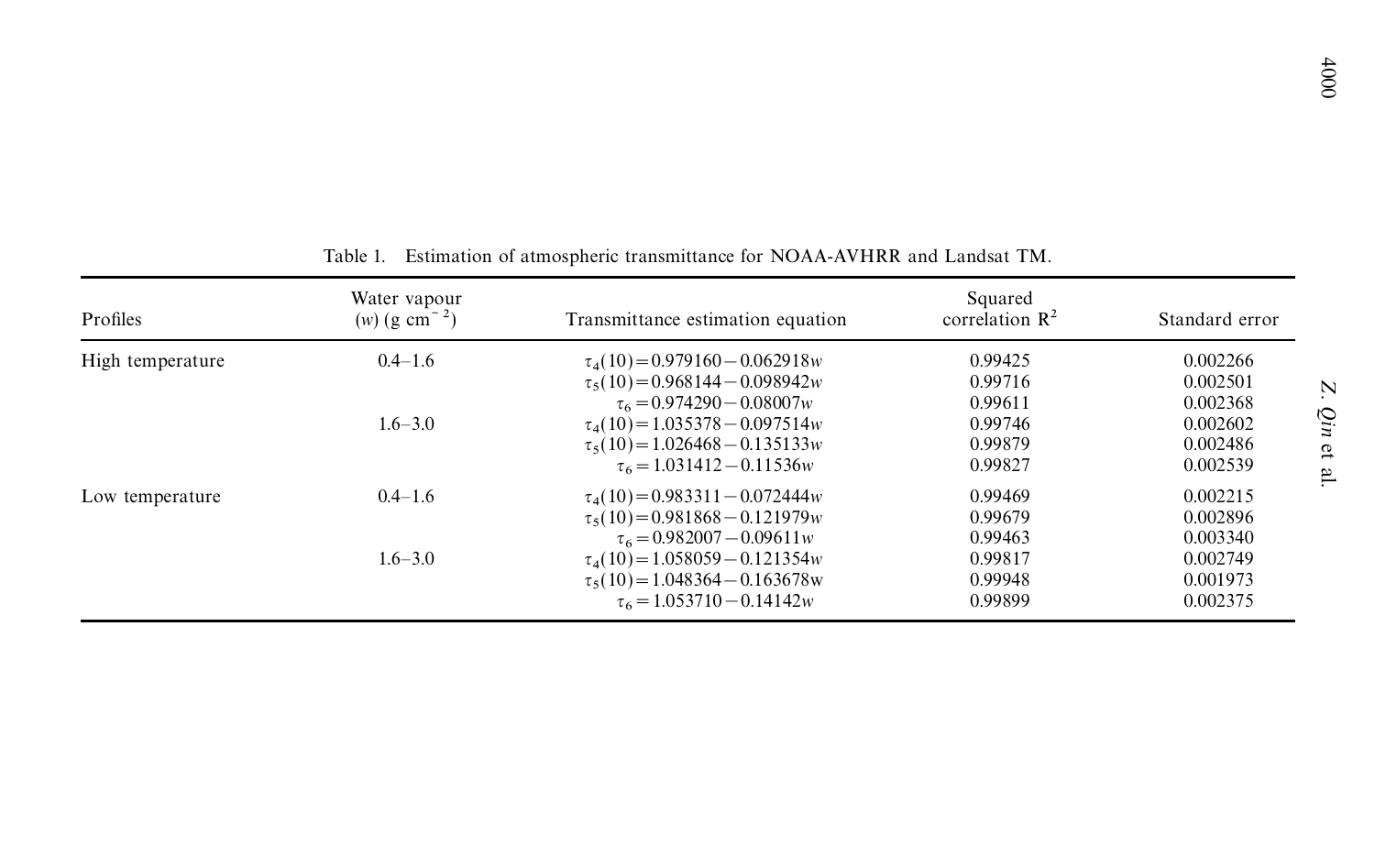error of estimation for transmittance is less than 0.033 for a probable water vapour content error of  $0.2 \text{ g cm}^{-2}$ . Usually the *in situ* measurement of atmospheric water vapour content such as CIMEL on the roof of our laboratory can meet this accuracy  $(\leq 0.2 \text{ g cm}^{-2})$ . For the possible water vapour content error 0.2 g cm<sup>-2</sup>, the maximal estimation error of atmospheric transmittance for Landsat TM6 is  $< 0.029$ .

The viewing angle is also important in determining the atmospheric transmittance of AVHRR because of its wide scanning swath (Wan and Dozier 1996). Due to the heterogeneous atmospheric conditions in each layer, the relationship between atmospheric transmittance and zenith angle is not linear but parabolic. Figure 5 clearly shows that transmittance difference from that at  $\theta=10^{\circ}$  increases rapidly with zenith viewing angle. Using a parabolic function to fit the curves, we get the following correction equations for AVHRR channels 4 and 5:

$$
\Delta \tau_4(\theta) = (-2.399387E - 3) + (2.29757E - 5)\theta^2 \quad R^2 = 0.998487 \tag{14}
$$

$$
\Delta \tau_5(\theta) = (-3.276602E - 3) + (3.14538E - 5)\theta^2 \qquad R^2 = 0.998729 \tag{15}
$$

where  $\Delta\tau_4(\theta)$  and  $\Delta\tau_5(\theta)$  are atmospheric transmittance difference, and  $\theta$  is the viewing anglein degrees. Therefore, for an image with  $\theta$ , the transmittance is estimated as follows:

$$
\tau_4(\theta) = \tau_4(10) - \Delta \tau_4(\theta) \tag{16}
$$

$$
\tau_5(\theta) = \tau_5(10) - \Delta \tau_5(\theta) \tag{17}
$$

where  $\tau_4(10)$  and  $\tau_5(10)$  are the atmospheric transmittance of AVHRR channels 4 and 5 at viewing angle 10°, estimated using the equations in table 1.

### **4. Analysis of seasonal LST change on both sides using AVHRR data**

Using the above split window algorithm and the methodology for determining its coefficients, we processed the available AVHRR data of the region for analysis of



Figure 5. Atmospheric transmittance difference  $\tau_i(10) - \tau_i(\theta)$  as a function of zenith viewing angle.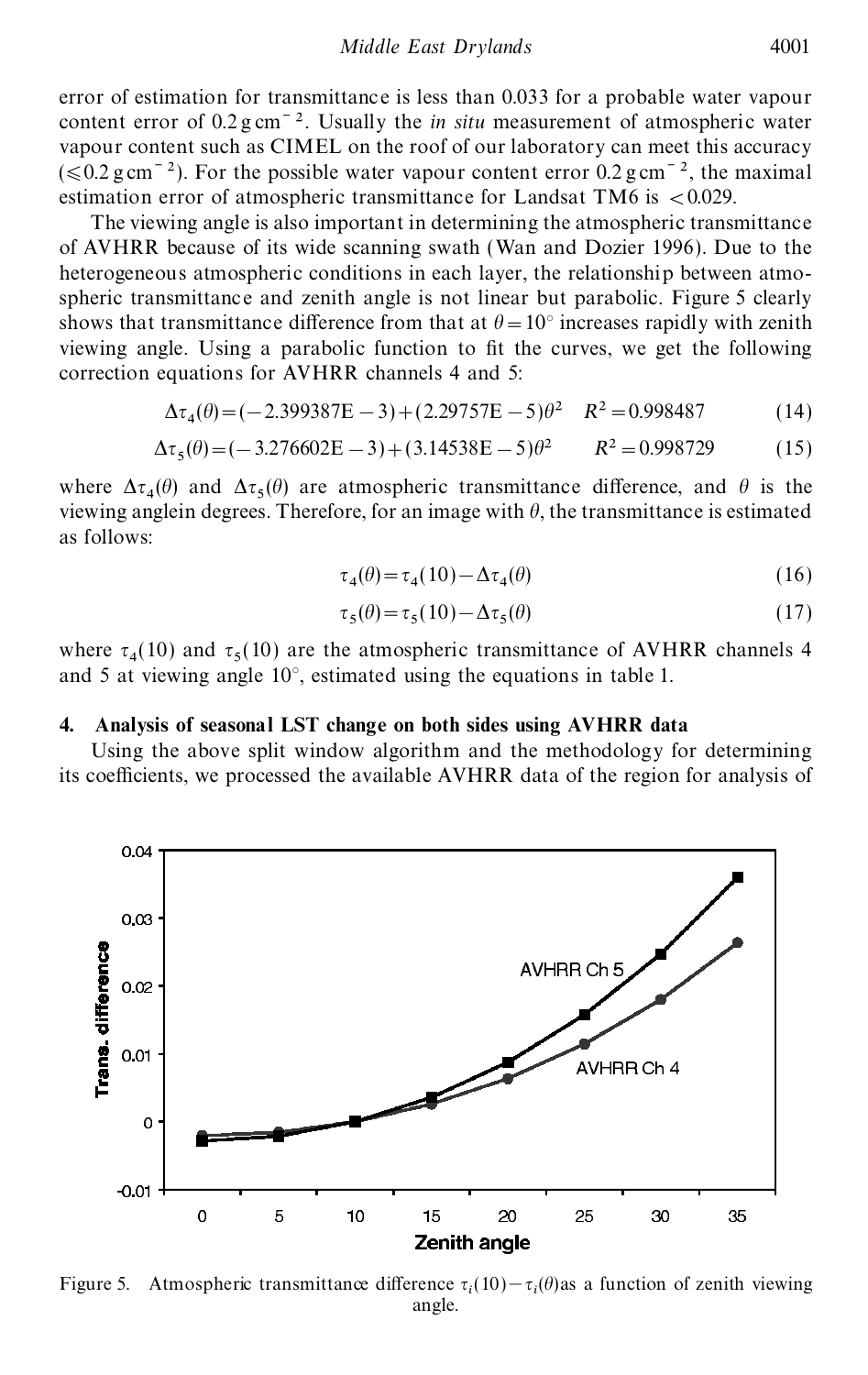LST change on the two sides. The images with clear sky and good viewing angle  $(>60^{\circ})$  in the study region were selected for the processing. Since the Sede Boker Receiving Station in south Israeli desert started to acquire NOAA-AVHRR data from summer of 1995, we processed all available images to June 1999 for the analysis. All the selected daytime images for the analysis were acquired at approximately 13:00–15:30 local time. Hence the LST retrieved from these daytime images represents the temperature peak of the acquisition date. We also processed the night-time images of 1998 for analysis of the night-time LST change. All selected night-time images were acquired between 0:00 and 2:00 local time. Thus, LST retrieved from these night-time images represents the lowest temperature, at about midnight.

A rectangular subset was taken from the processed images on each side of the region for comparison. The subsets are close enough to the border to allow the assumption of similar meteorological events on both sides. The size of the subsets is  $11 \times 14$  pixels, covering an area of approximately  $12 \text{ km} \times 15 \text{ km}$ . Subsets smaller than the whole region were used so as to be relatively homogeneous; minimizing the possible heterogeneous surface features on the two sides. The position of the subsets is shown in figure  $6(a)$ , which is an LST image of the region retrieved from NOAA-14 AVHRR data acquired at 12:08 GMT or 15:08 local time on 18 July 1998 with a viewing angle of 83.7°. The subsets were placed on the area that most represented the general surface features of each side. The average LST of the subsets was then used as the representation of the LST change on the two sides in the following analysis of the study.

#### 4.1. Daytime LST change and its difference on both sides

The average LST change of the border region in 1998 is plotted in figure  $7(a)$ , and shows the seasonal change of daily maximal temperature. The climate of the region can be divided into two seasons. The hot dry season is usually May to October and the cool wet season from November to April. LST change data retrieved from daytime AVHRR images of 1998 clearly illustrate the difference between cool wet and hot dry seasons in the region. LST in the cool wet season is obviously lower. In January, daytime LST is only approximately 24°C and in December it is around 30°C. LST increases to 36–42°C in April; and it is up to 48–56°C in the hot



Figure 6. Spatial LST variation of the region, retrieved from (a) NOAA-AVHRR data acquired on 18 July 1998 and (b) Landsat TM data acquired on 21 September 1995.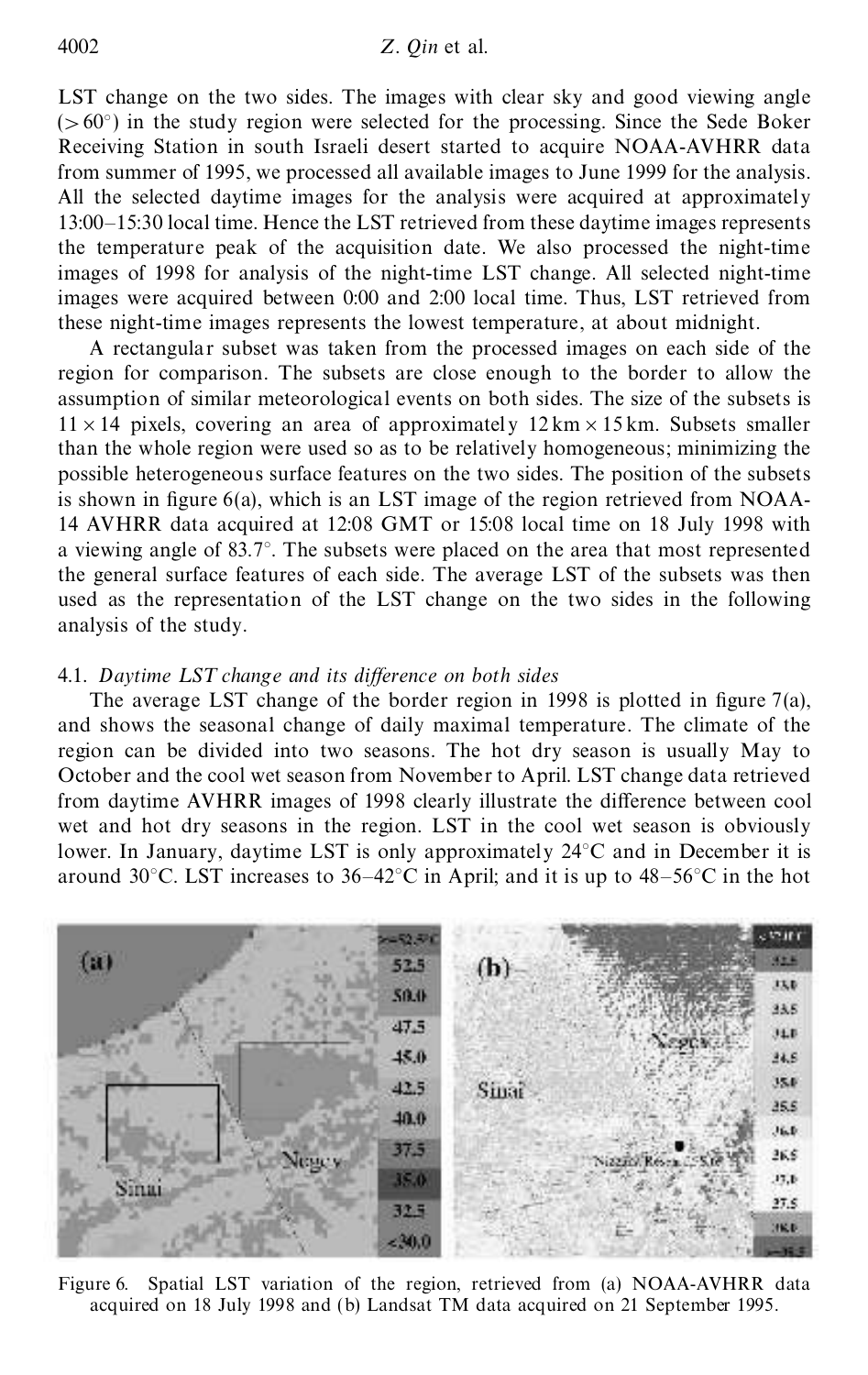

Figure 7. LST change on both sides of the region, retrieving from selected NOAA-AVHRR images of 1998. (a) Average LST change and (b) average LST difference.

dry season. Some pixels have an even higher LST than the average. The maximal LST may reach 56–60°C in summer.

After heavy rain, the ground surface for several days experiences extremely low LST  $(< 30^{\circ}$ C). Such examples can be seen in January 1998. There was rain on 5 January with total precipitation of 6.6 mm. Another two heavy rains with total precipitation of 23.9 mm occurred on 11 and 12 January. Therefore, it can be referred that the ground was very wet when AVHRR observed the region on 9 and 17 January. The wet surface prevented the increase of LST. Consequently, LST on these two image dates were very low (figure 7(a)). Similarly, the heavy rains on 12 (13.9 mm) and 15 February (11.2 mm) also had strong impact on the LST change observed on 23 February (figure  $7(a)$ ).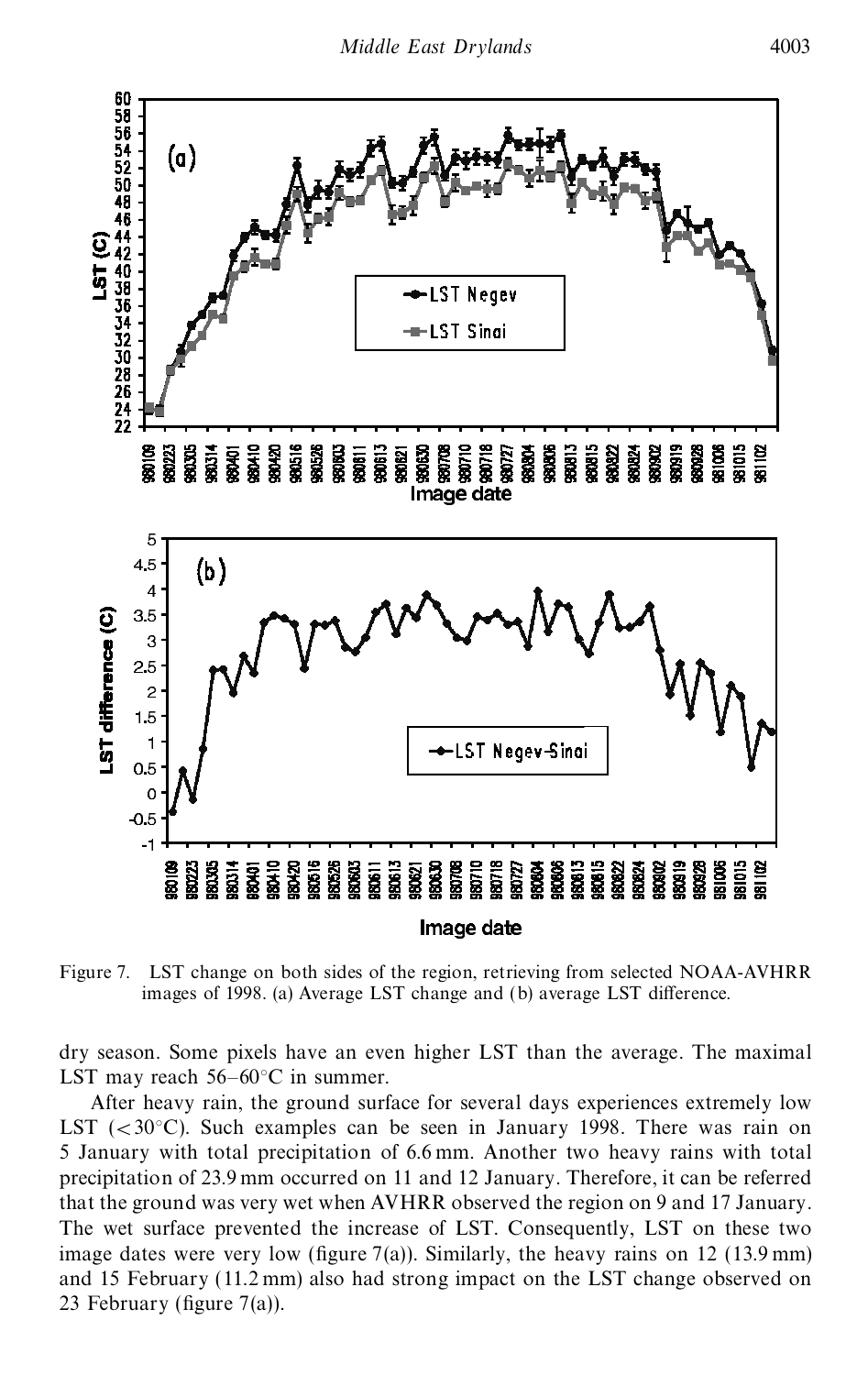Another important feature shown in figure  $7(a)$  is that LST on the Israeli side is always higher. A clearer illustration of LST difference across the border is given in figure 7(b), which indicates that the Israeli side is generally about  $2.5-3.5^{\circ}$ C hotter in summer. In some cases, the LST difference reaches  $4^{\circ}$ C. LST on the Israeli side is also higher in winter though the difference is not as obvious as in summer. Usually the Israeli side is about  $0.5-1.5^{\circ}$ C hotter in the cool wet season. Only in a few extreme cases when the surface was very wet after heavy rain did the Egyptian side have slightly higher LST. The LST difference in these extreme cases is generally within  $-0.5$ °C.

The LST change of the region is under the control of the seasonal climatological circle as well as the rainfall. Generally speaking, LST is high in summer and low in winter, as is clearly illustrated in figure 8, which plots the monthly average LST change from June 1995 to June 1999 and compares the change with rainfall in this period. Monthly average LST in summer is identical in 1996, 1997 and 1998, ranging from  $50^{\circ}$ C to  $55^{\circ}$ C. A slight difference can be seen in the four valleys representing the LST change in the winters. Monthly LST in winters 1996–1997 and 1997–1998 ranged from 24°C to 26°C, which was lower than in 1995–1996 and 1998–1999, when the LST was about  $28-30^{\circ}$ C. This difference can be related to the amount of rainfall and its distribution in the seasons. Rains in the cool seasons of 1995–1996 and 1998–1999 were much fewer and rain period was shorter. Consequently, average LST in these two seasons was slightly higher (figure 8).

Since most images indicate that the Israeli side has higher average LST than the Egyptian side, we also need to test if this is statistically true. The T-test yields that *T stat* is 6.57, 9.42, 8.46, 20.49, and 12.36 for 1995, 1996, 1997, 1998, and 1999 respectively, which is statistically significant with a credibility of 99%. Thus, we can conclude that the Israeli side is generally hotter. The anomalous LST difference is very obvious in the hot dry season, when the Israeli side is about 2.5–3.5°C hotter. In the cool wet season, the difference still exists but reduces to less than  $1.5^{\circ}$ C.



Figure 8. Comparison of average monthly LST change with rainfall on both sides of the region.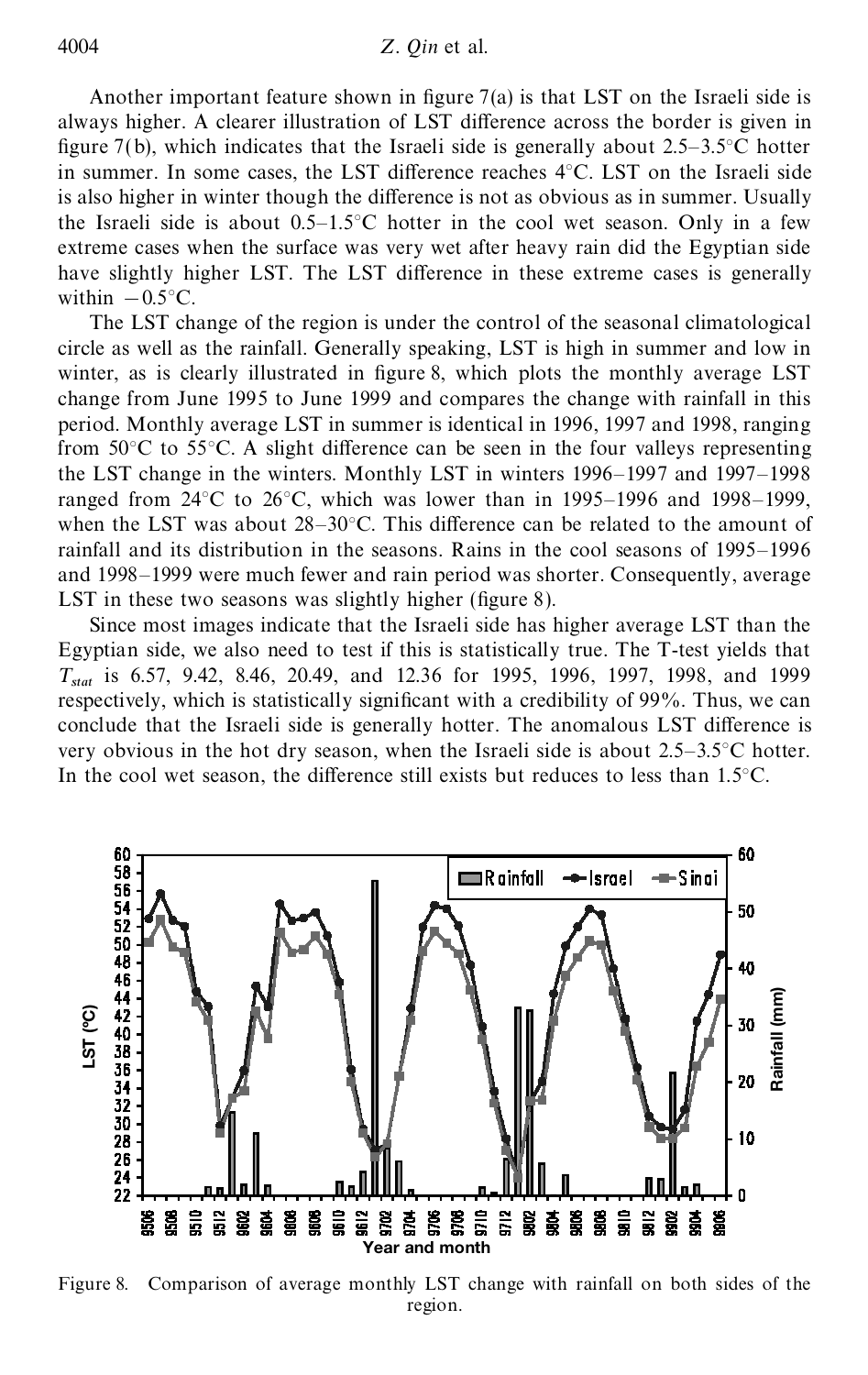*Middle East Drylands* 4005

### 4.2. *Night-time LST change and its difference on both sides*

Night-time images in the region in 1998 were also selected for analysis. The same methodology for LST retrieval from daytime images was applied to process the night-time images. Figure 9 shows the night-time average LST change and its difference on the two sides of the region. The temporal change of night-time LST has similar features as the daytime. Night-time LST during the hot dry season is generally higher than the cool wet season. Figure 9(a) shows that the average LST change at about midnight is within the range of  $20-26$ °C in the hot dry season and about 10–15°C in the cool wet season.

However, the obvious LST difference on both sides in the daytime images cannot be seen in the night-time images. As shown in figure  $9(b)$ , the magnitude of the night-time LST difference is generally within  $+0.75^{\circ}$ C, which is quite small compared with the sharp contrast in daytime. Moreover, the difference is not regular. Sometimes



Figure 9. Night LST change on both sides of the region, retrieved from selected NOAA-AVHRR night images of 1998. (a) Average LST change, (b) average LST difference.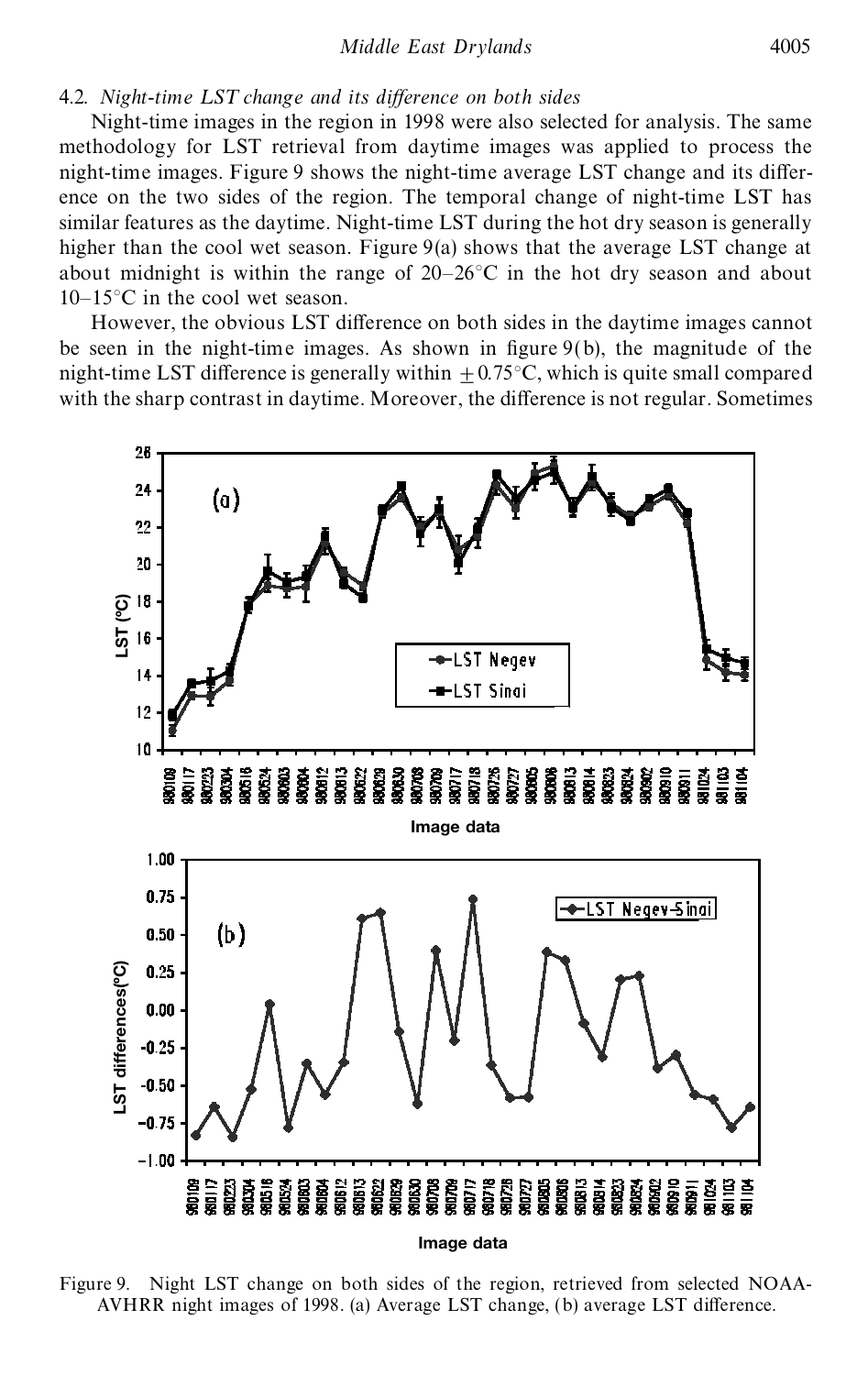the Israeli side has higher LST while sometime the opposite can be seen. Therefore, the conclusion can be drawn that the obvious LST difference during daytime in summer disappears during night-time. The T-test indicates that  $T_{stat} = 0.62$  for the LST difference between May and August, which is not significant at the level  $\alpha$ = 0.1. However, the T-test indicates that the Egyptian side is hotter in winter (statistically significant at  $\alpha$ =0.01) though the average night-time LST difference is only about 0.5–0.8°C between the two sides.

## **5. Spatial distribution of LST in the border region**

We applied the above mono-window algorithm to retrieve LST from available Landsat TM6 data of the region. Figure  $6(b)$  shows the result of this retrieval, i.e. the spatial variation of LST distribution in the border region. This image was taken on 21 September 1995 during the late dry season. The satellite Landsat-5 passed the area at about 09:45 local time. A clear difference in LST between the two sides can be seen in this image. Generally the Israeli side has higher LST. On average, LST is  $38^{\circ}$ C on the Israeli side and  $36^{\circ}$ C on the Egyptian side. Thus, the difference is about  $2^{\circ}$ C in the mid-morning. High LST can be seen on the Israeli side in the right upper part of the image. The LST in this area is above 40°C. Low LST concentrates in the middle part of the Egyptian side. The LST in this part is around  $35^{\circ}$ C. Thus, the maximum LST difference is  $5^{\circ}$ C. This contrast of LST distribution on the two sides makes the border very clear in the sand-dune region (figure  $6(b)$ ). The landscape in the lower right portion of the image consists of mainly rocky terrain patterns. The lowest LST can be found in the wadi (flood river valley) crossing the terrain where shrubs dominate the surface.

Considering the higher vegetation cover on the Israeli side, its higher LST is an interesting anomaly. The reason is that the Israeli side has much higher biogenic crust cover rate while the Egyptian side has much more sand surface. Biogenic crust cover rate on the Israeli side is estimated to be approximately 72%, and sand surface on the Egyptian side is above  $80\%$  (see §7). The biogenic crust usually has much higher surface temperature than sand (see §6). Our ground truth measurements indicate that surface temperature on the biogenic crust is more than 3°C higher. Therefore, the higher LST on the Israeli side is due to the contribution of biogenic crust overcoming the cooling process of its vegetation cover. Detailed examination of this mechanism from the viewpoint of micrometeorological modelling has been addressed in another article (Qin *et al.* 2002).

We also have several other TM images of this region. Though these images do not have full cover of both sides, they still can be used to analyse the LST change of the region. After LST retrieval, we calculated the average LST on both sides for each image and the result is shown in figure 10, which depicts the average LST change and its difference across the border. Several features can be seen in this graph. In the hot dry season, LST of the region is up to around  $50^{\circ}$ C at approximately 10:00 local time. In the early and late dry seasons the LST is around  $40^{\circ}$ C. However, it is very low (about  $20^{\circ}$ C) in the cool wet season. The LST difference between the two sides is obvious in the dry and late wet seasons. Usually the Israeli side has an average LST of  $>2^{\circ}C$  higher than the Egyptian side. The sharp LST difference disappears in the cool wet season when the temperature is below 25°C. The anomalous thermal variation on both sides is governed by the seasonal change of the local climatology, which couples with moisture variation in the soil and the air. When the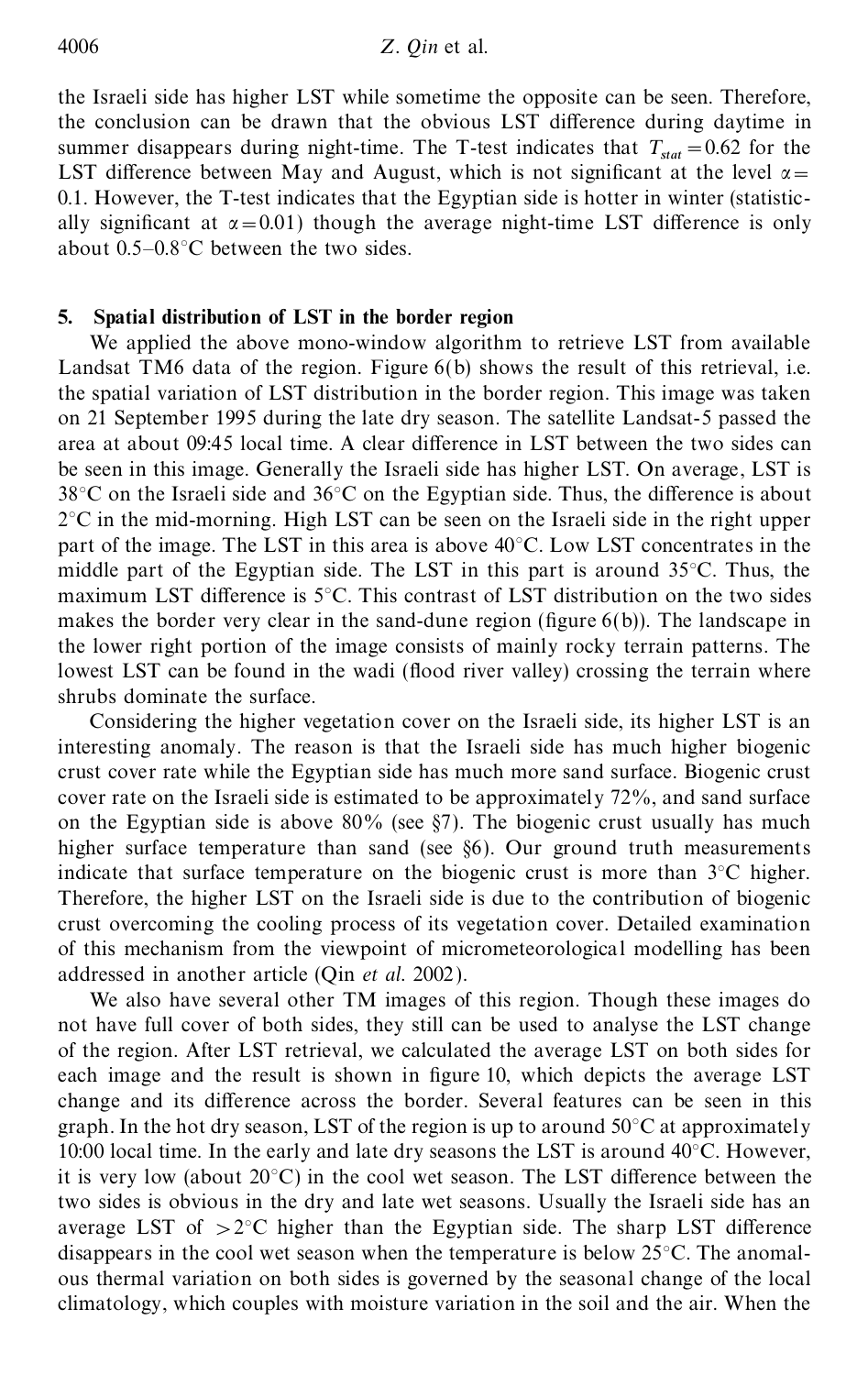

Figure 10. Average LST change on both sides and their difference, retrieving from Landsat TM images.

temperature is lower than a level such as  $20^{\circ}$ C, the Israeli side does not have higher, but instead slightly lower, LST.

## **6. Ground truth measurements of surface temperature change**

The above remote sensing analysis indicates that the border region does have sharp contrast of LST change during the day, even though the phenomenon fluctuates in different seasons. In order to validate the observed LST contrast on remote sensing data, we performed ground truth measurements at Nizzana Research Site on the Israeli side (see figure  $6(b)$ ). Field investigation indicates that the surface of the region can be viewed as composed of four main patterns: biogenic crust, sand, playa and vegetation. Therefore, it is natural to think that the LST difference observed by remote sensing on the two sides directly results from the difference of surface composition structure. Moreover, the fact that the ground of the Israeli side is mainly covered with biogenic crust and various shrubs while that of the Egyptian side is dominantly sand (Danin *et al*. 1989, Pinker and Karnieli 1995, Karnieli 1997). Thus, it can be logically concluded that there would be an obvious kinetic surface temperature (KST) difference among the surface patterns.

Measurements were carried out using a hand-held IR thermometer operating in the spectrum of  $8-14 \mu m$ . The output of the thermometer is radiant surface temperature (RST). The advantage of using a radiant thermometer for the measurements is that it has the ability of rapidly (usually in about two seconds) responding to thermal emission of the measured target and the output is parallel to that obtained in remote sensing. The output frequency of the thermometer can reach one record per second.

Several measurements were performed during 1997–1998. A number of sampling sites representing the main surface patterns had been selected for the measurements as ground surface temperature changes from time to time and we have only one thermometer. In order to obtain comparable results, the adjacent sampling sites in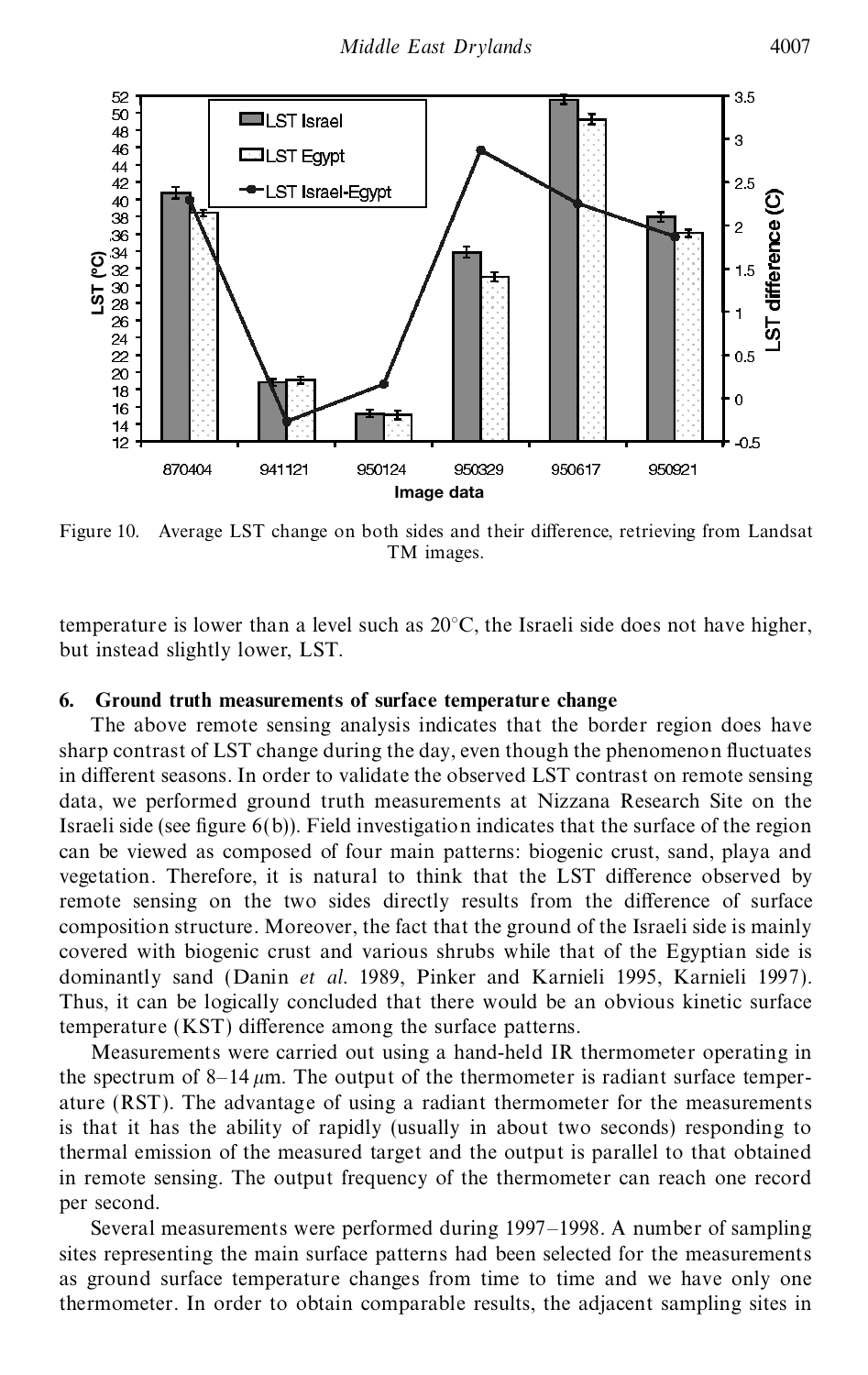### 4008 *Z. Qin* et al.

a small area were selected. At each sampling site, the thermometer was pointed to the ground at the height of about 1 m with a viewing angle close to nadir. The actual measuring time for each site was about 20 seconds. The recorded data was loaded onto a computer and the average RST was computed for each sampling site. Based on Stefan-Boltzmann radiation law, KST can be computed from RST using the following formula:

$$
T_k = 4 \sqrt{\frac{\sigma T_r^4 - (1 - \varepsilon) I^{\infty}}{\varepsilon \sigma}}
$$
\n(18)

where  $T_k$  and  $T_r$  are KST and RST respectively, with dimension in K,  $\varepsilon$  is emissivity,  $\sigma$  is Stefan-Boltzmann constant (5.67 × 10<sup>-8</sup> W m<sup>-2</sup> K<sup>4</sup>), and *I*<sub>d</sub> is downward sky radiance, which is determined by a number of atmospheric quantities such as air temperature, water vapour content and so on. For a clear sky with low water vapour content such as the arid region under study,  $I\downarrow$  is usually less than 0.2 Wm<sup> $-2$ </sup>. Consequently, the term  $(1-\varepsilon)I\downarrow$  is very small (numerically <0.008) in comparison to the term  $\sigma T_r^4$  (numerically  $> 8$ ). Thus, the computation can be further simplified:  $T_k = \varepsilon^{-1/4} T_r$  with a slight overestimate (<0.1°C) of  $T_k$ . For convenience, the emissivity used in the correction was as follows: 0.97 for biogenic crust, 0.95 for sand, 0.965 for playa and 0.975 for green vegetation. This estimation is reasonable according to our experiments and the literature (Takashima and Masuda 1987, Humes *et al.* 1994, Price 1984). The corrected results of the ground truth measurements are presented in figure 11 and table 2.

The results of ground truth measurements confirm what we expected according to the observed LST change on the two sides of the border region in remote sensing images. Though the analysis is based on the sampling sites, an obvious difference of surface temperature does exist between biogenic crust and sand in most days of the year. In the hot dry season at about noon, biogenic crust has higher KST than sand and the KST difference between them is above  $3^{\circ}$ C (figure 11(a)). The difference is also obvious in the morning and afternoon. Measurement on 18 June 1997 indicates that average KST is  $43.6^{\circ}$ C for crust and  $41.5^{\circ}$ C for sand. In the early and late dry seasons, the difference is still above 2.5 $\degree$ C (table 2). The situation reverses only in the several days of heavy rain when the crust is very wet or at a level of high water content while the sand is relatively drier. There was a heavy rain (23.9 mm) between 11 and 12 January 1998. The KST shown in figure  $11(b)$  was measured after five days of the heavy rain. Under these extremely wet conditions, the sand surface has a KST of approximately 1°C higher than the crust. The lower KST of the crust is because soil-water content strongly shapes the thermal properties that govern KST change. Also the rain means that soil-water content increases. However, the reverse KST difference between the two main surfaces becomes very weak after about two weeks of strong rain, when the measurement was conducted on 25 January 1998 (table 2). Therefore, in the wet season, the biogenic crust has higher KST on most days except rainy days and a few days after the rain.

Plants have the lowest canopy temperature. In the hot dry season, the difference between shrub canopy temperature and biogenic crust KST may be up to 13°C at local noon, as indicated in table 2. During the wet season when the KST difference between biogenic crust and sand surface reverses due to the wetter of biogenic crust surface, shrub canopy temperature still remains about  $3^{\circ}$ C lower than the KST of sand, as on 16 January 1998.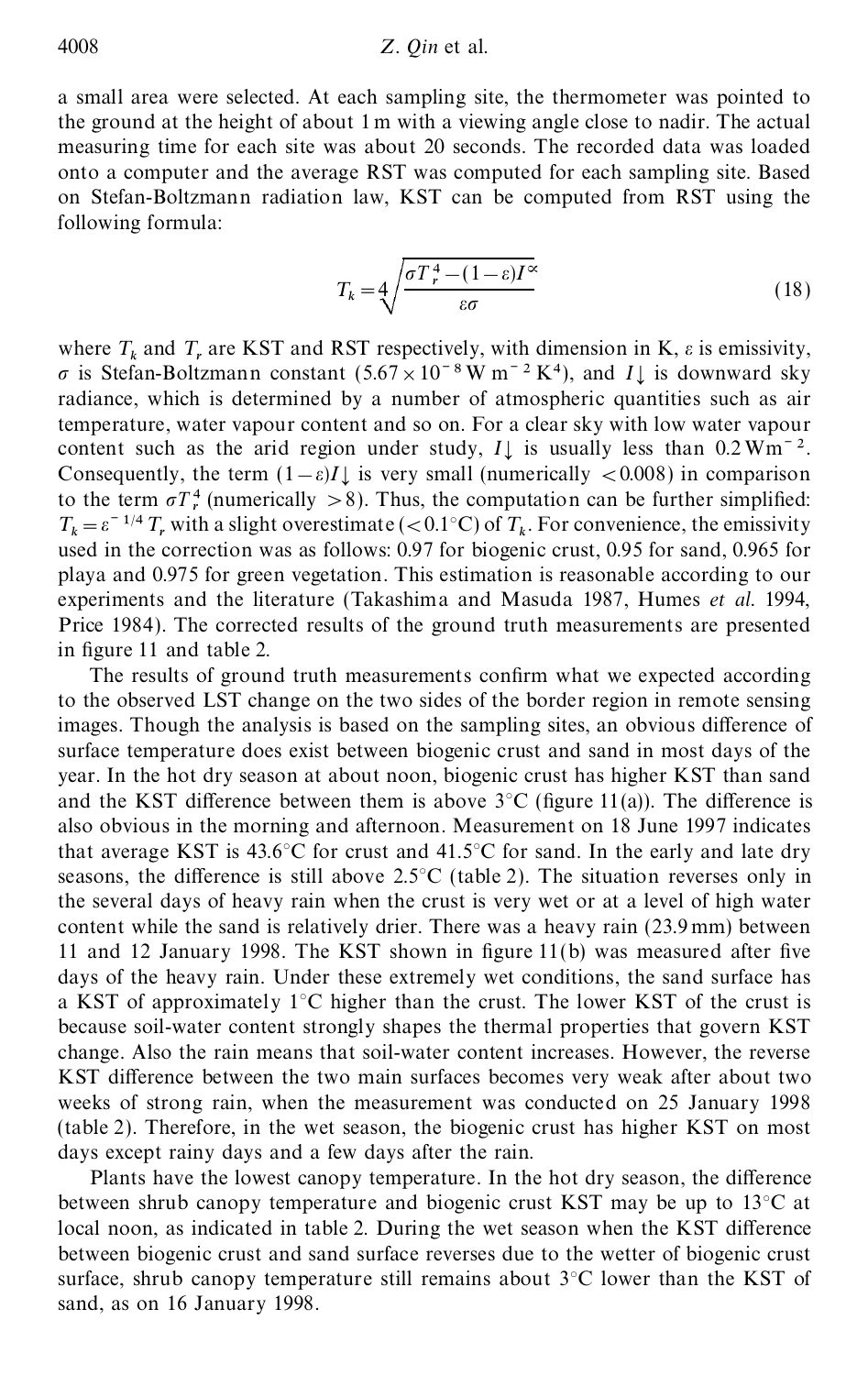

Figure 11. Surface temperature change of typical surface patterns, illustrating the measurements (a) in the dry hot season at 13:32–14:05 on 18 June 1997 and (b) in the very wet cool season at 09:00–09:25 on 16 January 1998 (local times). The number in the graph is the average KST of the patterns.

The ground truth measurements can also inform us of the possible extent which the KST of the main surface patterns may reach in various seasons. In the hot dry season, the KST of the biogenic crust may reach  $52-55^{\circ}$ C at about local noon. The KST of sand and playa may be up to  $50-53^{\circ}$ C and  $51-53^{\circ}$ C, respectively. Shrub canopy also has high temperature at noon in summer. In the wet cool season, the KST of biogenic crust and sand may reduce to below 20°C in a week after strong rain and the shrub canopy temperature may drop to about  $16-17^{\circ}$ C under these conditions. However, if there is no rain in about two weeks, the KST of biogenic crust and sand will recover to the level of  $>22-25$ °C. Usually the KST of biogenic crust is up to  $38-40^{\circ}$ C at local noon in the late wet season. The sand surface and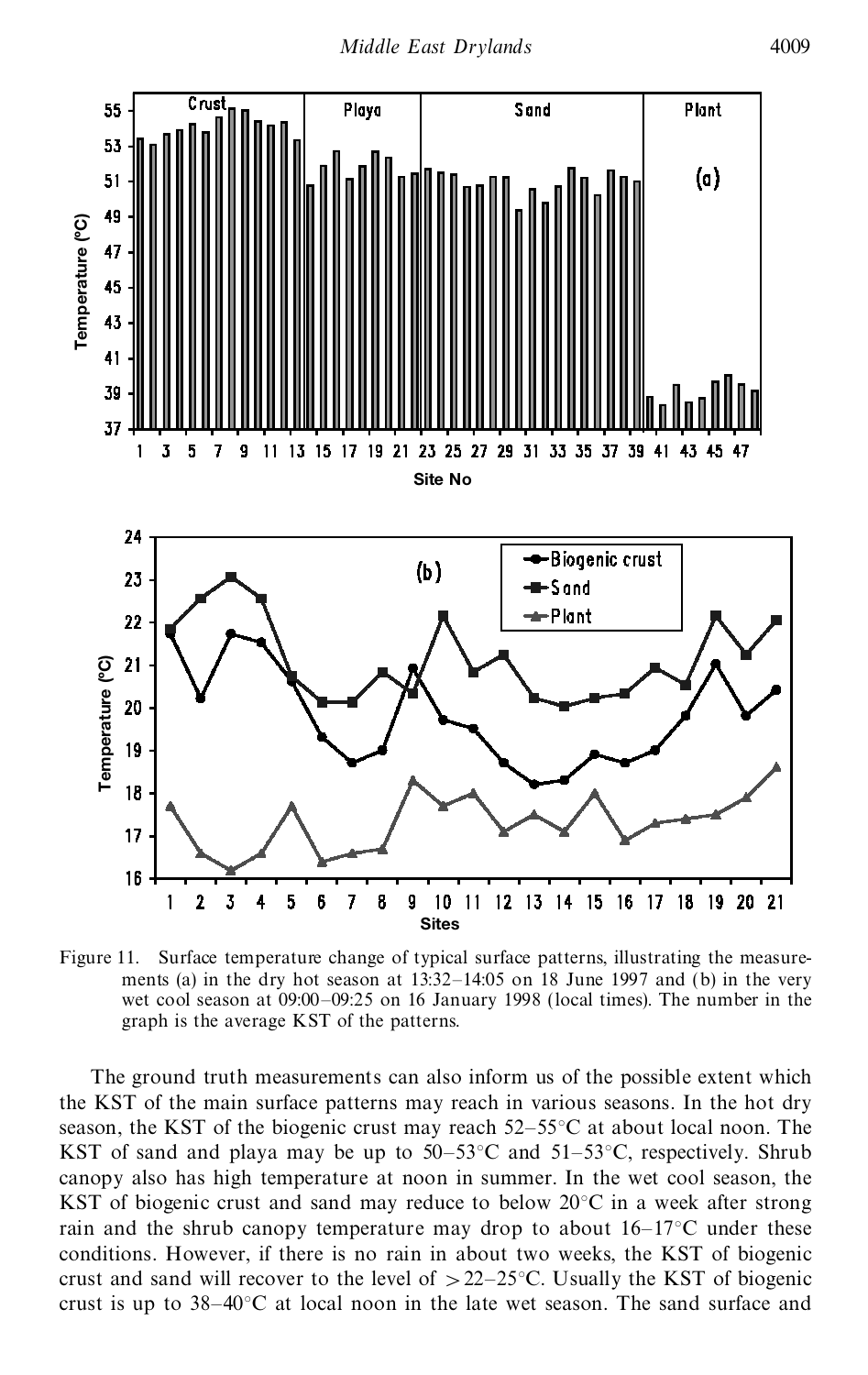|                               |                 |                   | Average KST $(^{\circ}C)$ |       |       |       |
|-------------------------------|-----------------|-------------------|---------------------------|-------|-------|-------|
| Measurement time              | No.             | Sampling<br>sites | Crust                     | Sand  | Playa | Plant |
| 13:32-14:05, 18 June 1997     | M1              | 47                | 54.11                     | 50.97 | 51.80 | 39.16 |
| $11:30-12:15$ , 1 August 1998 | M <sub>2</sub>  | 49                | 51.97                     | 49.39 | 50.09 | 38.88 |
| 16:15-16:48, 18 June 1997     | M <sub>3</sub>  | 38                | 54.11                     | 41.49 |       |       |
| $4:15-14:52$ , 7 May 1997     | M <sub>4</sub>  | 43                | 48.69                     | 45.31 | 46.47 | 35.93 |
| 15:39-16:05, 7 May 1997       | M <sub>5</sub>  | 37                | 43.27                     | 40.58 | 41.96 | 33.82 |
| 14:19-14:55, 6 October 1997   | M <sub>6</sub>  | 45                | 43.29                     | 40.13 | 40.80 | 33.57 |
| 09:00-09:25, 16 January 1998  | M <sub>7</sub>  | 63                | 19.39                     | 20.89 |       | 17.51 |
| 10:00-10:35, 25 January 1998  | M8              | 45                | 22.75                     | 23.10 |       | 18.57 |
| 11:20-12:00, 19 March 1998    | M <sub>9</sub>  | 47                | 35.64                     | 33.41 | 34.36 | 25.64 |
| 11:16-12:04, 26 March 1998    | M <sub>10</sub> | 45                | 34.55                     | 31.71 | 32.55 | 26.27 |
| 10:30-11:11, 10 April 1998    | M11             | 56                | 36.32                     | 34.50 |       | 27.44 |

Table 2. Average KST of typical surface patterns in the region.

shrub canopy in the season may have KST of  $35-37^{\circ}$ C and  $27-30^{\circ}$ C, respectively. Knowledge of these changes is important for simulating the mixed KST difference on both sides of the region, because we cannot cross the border to take any measurements on the Egyptian side.

## **7. Estimation of surface composition structure**

Considering the lithological and geomorphological similarity on both sides, the sharp contrast of LST across the border can be interpreted as being caused by the difference of the surface composition structure. Thus, estimation of land cover on the two sides is necessary for understanding the generation of this abnormal thermal phenomenon.

As indicated above, the region can be viewed as composed of four main surface patterns: biogenic crust, sand, vegetation and playa. The accurate percentage of each pattern has not yet been reported, though several studies (Otterman 1974, 1977, 1981, Tsoar and Møller 1986, Karnieli 1997) found more vegetation cover on the Israeli side. Kidron and Yair (1997) arbitrarily guessed 10–40% of vegetation cover, Karnieli and Tsoar (1995) lower than 30% in the region and Otterman and Robinove (1982) about 20% on the Israeli side. Details of plant communities at the Nizzana Research Site was investigated by Tielborger  $(1997)$ , who also reported the percentage cover of each perennial plant communities at the site, ranging from 1.9% in Anabasis articulata to 32.1% in Noaea mucronata-Artemisia monosperma. The exact percentage of other surface patterns such as biogenic crust and sand has not yet been reported.

We used three methods to estimate the cover rate of surface patterns in the region: field observation, measuring on aerial photograph and Landsat TM image. Field observation was carried out on 26 March 1998 at the Nizzana Research Site (see figure  $6(b)$ ). The primary purpose is to determinate the vegetation cover rate. Five plots with various landscapes were selected for the observation. Two plots are in the interdune, one at the foot of dune slope, one in the middle and one on the top of dune. The surface of the sampled plots mainly constitutes biogenic crust and vegetation (mainly shrubs) except the plot on top dune, which has the structure of sand and vegetation. First, the size of each plot was measured and the total number of shrubs was counted. Then, a number of shrubs were randomly selected and their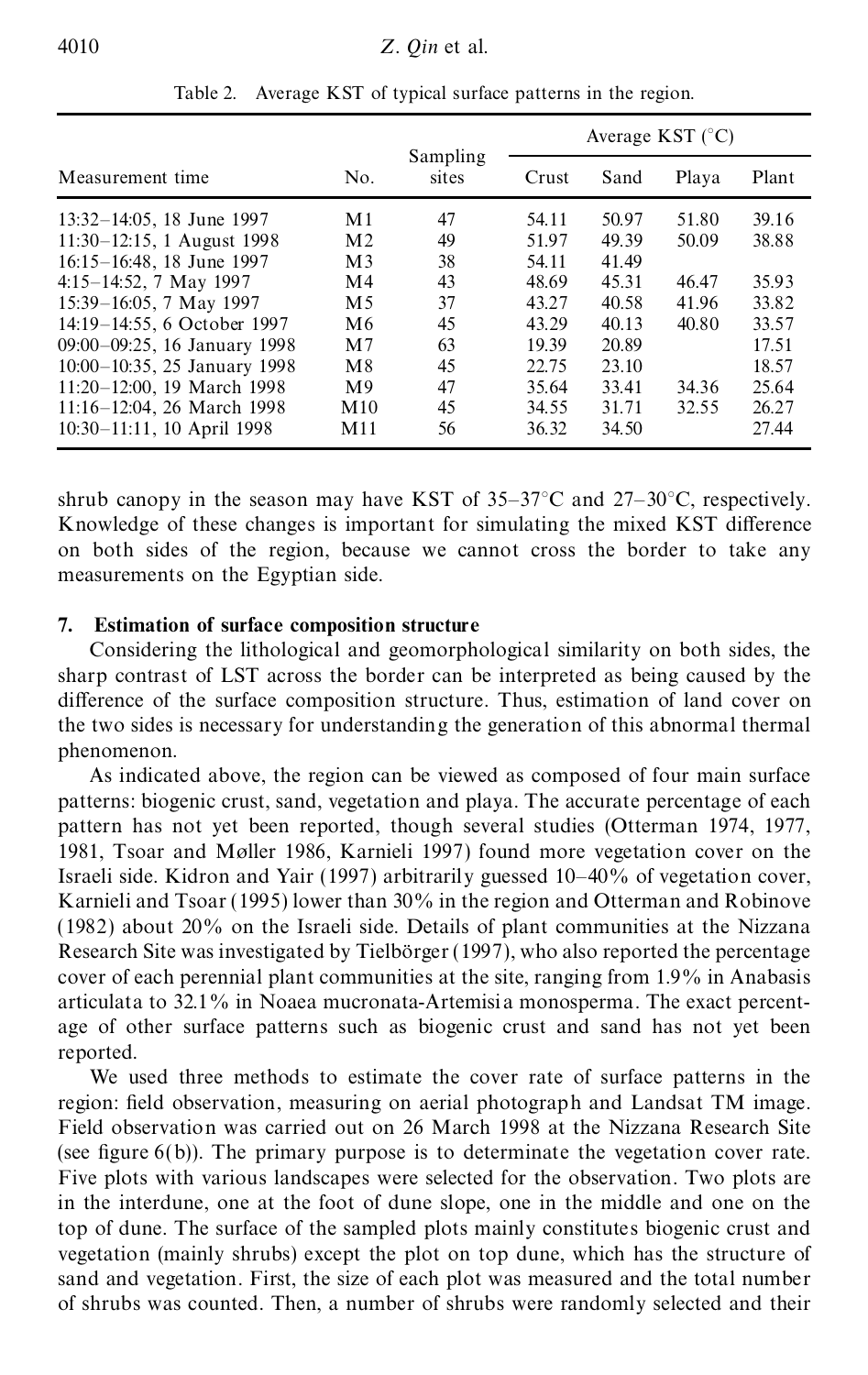diameter measured, because measuring all the shrubs is a time consuming process. Finally, the average diameter was calculated for estimating total vegetation area. The rate of vegetation cover is given by dividing vegetation area by the total.

The aerial photograph for the measurement covers both sides and has three channels in the visible range. The method used for measuring vegetation cover rate on the image includes making subsets for both sides and measuring the land cover patterns on them. The vegetation shrubs appear as low DN (digital number) value pixels and sand surface as high DN value pixels in all three channels. Playa also has high DN value. The DN value of biogenic crust is between that of vegetation and sand. Because both supervised and unsupervised classifications with all three channels cannot give good results, we decided to firstly classify the shrubs from other patterns on channel 1, then to use interpretation method to identify the other three patterns. On the Egyptian side, bare sand is the prevalent surface pattern and biogenic crust and playa are distributed as plots. Therefore, the areas of biogenic crust and playa plots were measured and the rest was designated bare sand. On the Israeli side, biogenic crust is dominant. The areas of bare sand and playa were firstly measured and the rest was designated biogenic crust. The shrub area on the measured plots was subtracted from the area of the measured plots. The cover rate for each surface pattern was calculated as the ratio of its area to the total.

The TM image used for the estimation was acquired on 29 March 1995, during the vegetation blooming period. Based on the spectral characteristics of vegetation, vegetation cover rate  $(R_v)$  can be calculated from the normalized difference of vegetation index (*NDVI*) as follows (Kerr *et al*. 1992):

$$
R_v = (NDVI - NDVI_b)/(NDVI_v - NDVI_b)
$$
\n(19)

where  $NDVI<sub>v</sub>$  is the maximal *NDVI* of a fully vegetated surface and  $NDVI<sub>b</sub>$  is the minimal *NDVI* of a pure background surface having no vegetation. Thus, the accuracy of using *NDVI* to determine vegetation cover rate will depend on the two coefficients  $NDVI<sub>v</sub>$  and  $NDVI<sub>b</sub>$ . Usually, the reflectance of green vegetation is very low in red and very high in infrared (Barett and Curtis 1978, Cracknell and Hayes 1993). According to the measurement of Tsoar and Karnieli (1996) to the spectra of desert shrub (Artemisia) in the region,  $NDVI<sub>v</sub>$  is estimated to be about 0.60. The surface of the region is mainly covered with sand and biogenic crust (mainly cyanobacteria crust). According to the reflectance of cyanobacteria crust and sand in Karnieli *et al*. (1996), *NDVI* is estimated to be about 0.036 for sand and about 0.055 for cyanobacteria crust. Due to surface composition difference on both sides, we would like to use the *NDVI* for cyanobacteria crust as the  $NDVI<sub>b</sub>$  on the Israeli side and for sand as the  $NDVI_b$  on the Egyptian side.

Results from field observation indicate that, on average, vegetation covers about 15.63% of the sand-dune region on the Israeli side, biogenic crust 69.423%, sand 11.935% and playa 3.012%. These results are based on the statistical analysis of the total sampling area of  $3851 \text{ m}^2$ . The results from measurement of the aerial photograph indicate that a sharp contrast of vegetation cover exists between the Israeli side and the Egyptian side. Vegetation covers about 17.02% on the Israeli side and 5.81% on the Egyptian side. Biogenic crust occupies about 68.28% on the Israeli side and 18.03% on the Egyptian side. Bare sand covers about 11.19% on the Israeli side and 72.45% on the Egyptian side. Playa covers only a small percentage on both sides: 3.50% on the Israeli side and 3.72% on the Egyptian side.

Observation of the photograph reveals that the vegetation density and biogenic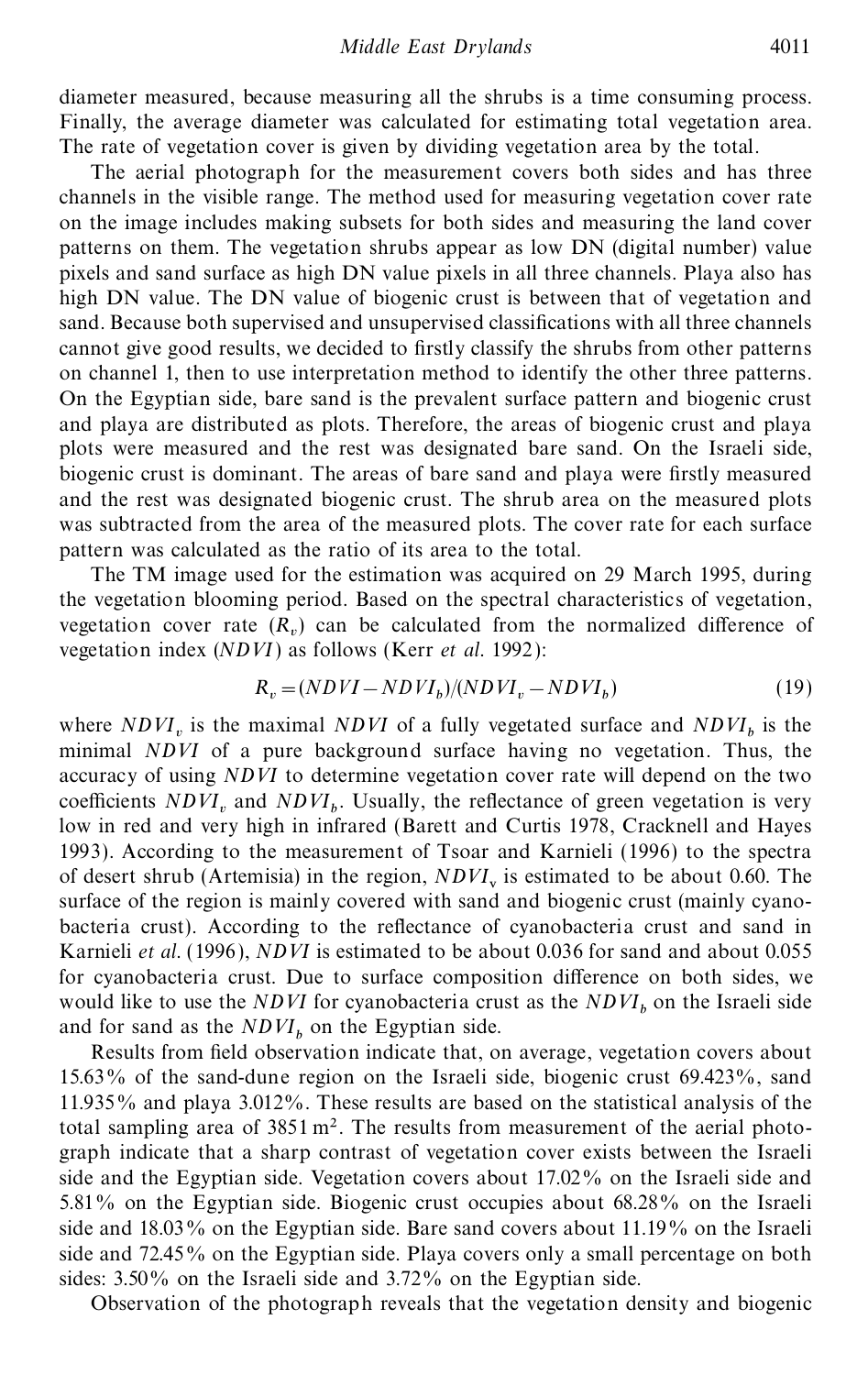crust area on the Egyptian side vanish rapidly with distance from the border. Results from sampling on three strips indicate that sand cover increases from 42.45% in strip 1 (near the border) to 71.35% in strip 3 while crust cover drops from 43.59% in strip 1 to 18.03% in strip 3. Vegetation cover also drops from 11.44% in strip 1 to 5.91% in strip 3. Since strip 3 is only about 0.8 km from the border, we can logically expect a higher average sand cover on the Egyptian side.

Results from measurement of the TM image indicate that the vegetation cover rate is 17.53% on the Israeli side and 5.15% on the Egyptian side. Based on the three methods of measurement, we estimate the surface composition structure of the region as follows. On average, the vegetation cover rate is about 17.5% on the Israeli side and 4.5% on the Egyptian side. Biogenic crust occupies about 72% of the surface on the Israeli side and 12% on the Egyptian side. Bare sand covers about 7% on the Israeli side and 80% on the Egyptian side. The playa accounts for 3.5% on both sides.

#### **8. Surface composition structure and LST change on the two sides**

Because the ground surface is a mixture of various patterns, the LST retrieved from remote sensing images cannot be directly correlated with what we have learned about KST change through ground truth measurements on different surface patterns. In order to understand the relationship between ground truth measurements and remote sensing observation, consideration of ground composition structure is necessary.

#### 8.1. *Analysis framework*

The combination of the four surface patterns has a sharp difference between the two sides of the border region. It has been assumed that this difference is the direct reason for the sharp change in LST observed by remote sensing. Actually, the LST retrieved from remote sensing images is a mixed surface temperature, which can be divided into several components according to the surface composition structure. For the study region, total thermal radiance  $(I_s)$  emitted from the ground can be written as:

$$
I_g = A_c I_c + A_s I_s + A_v I_v + A_p I_p \tag{20}
$$

where  $A_c$ ,  $A_s$ ,  $A_v$ , and  $A_p$  are surface fractions of biogenic crust, sand, vegetation and playa, respectively, and  $I_c$ ,  $I_s$ ,  $I_v$ , and  $I_p$  are the thermal radiance emitted from the four surface patterns. Applying the Stefan-Boltzmann law of radiance to the above equation, we get:

$$
\varepsilon \sigma T_s^4 = A_c \varepsilon_c \sigma T_{kc}^4 + A_s \varepsilon_s \sigma T_{ks}^4 + A_v \varepsilon_v \sigma T_{kv}^4 + A_p \varepsilon_p \sigma T_{kp}^4 \tag{21}
$$

where  $\sigma$  is Stefan-Boltzmann constant,  $T_s$  is the average LST,  $T_{kc}$ ,  $T_{ks}$ ,  $T_{kv}$ , and  $T_{kp}$ are KST of biogenic crust, sand, vegetation and playa, respectively, and  $A_c$ ,  $A_s$ ,  $A_v$ , and  $A_p$  are the surface fraction of the four patterns. In fact, the sum of the surface fractions is equal to 1 (i.e.  $A_c + A_s + A_v + A_p = 1$ )  $\varepsilon$  is the average ground emissivity, which in our case can be approximated as:

$$
\varepsilon = A_c \varepsilon_c + A_s \varepsilon_s + A_v \varepsilon_v + A_p \varepsilon_p \tag{22}
$$

Elimination of  $\sigma$  from equation 27 leads to the following formula for calculation of average LST in the region:

$$
T_s = (F_c T_{kc}^4 + F_s T_{ks}^4 + F_v T_{kv}^4 + F_p T_{kp}^4)^{1/4}
$$
\n(23)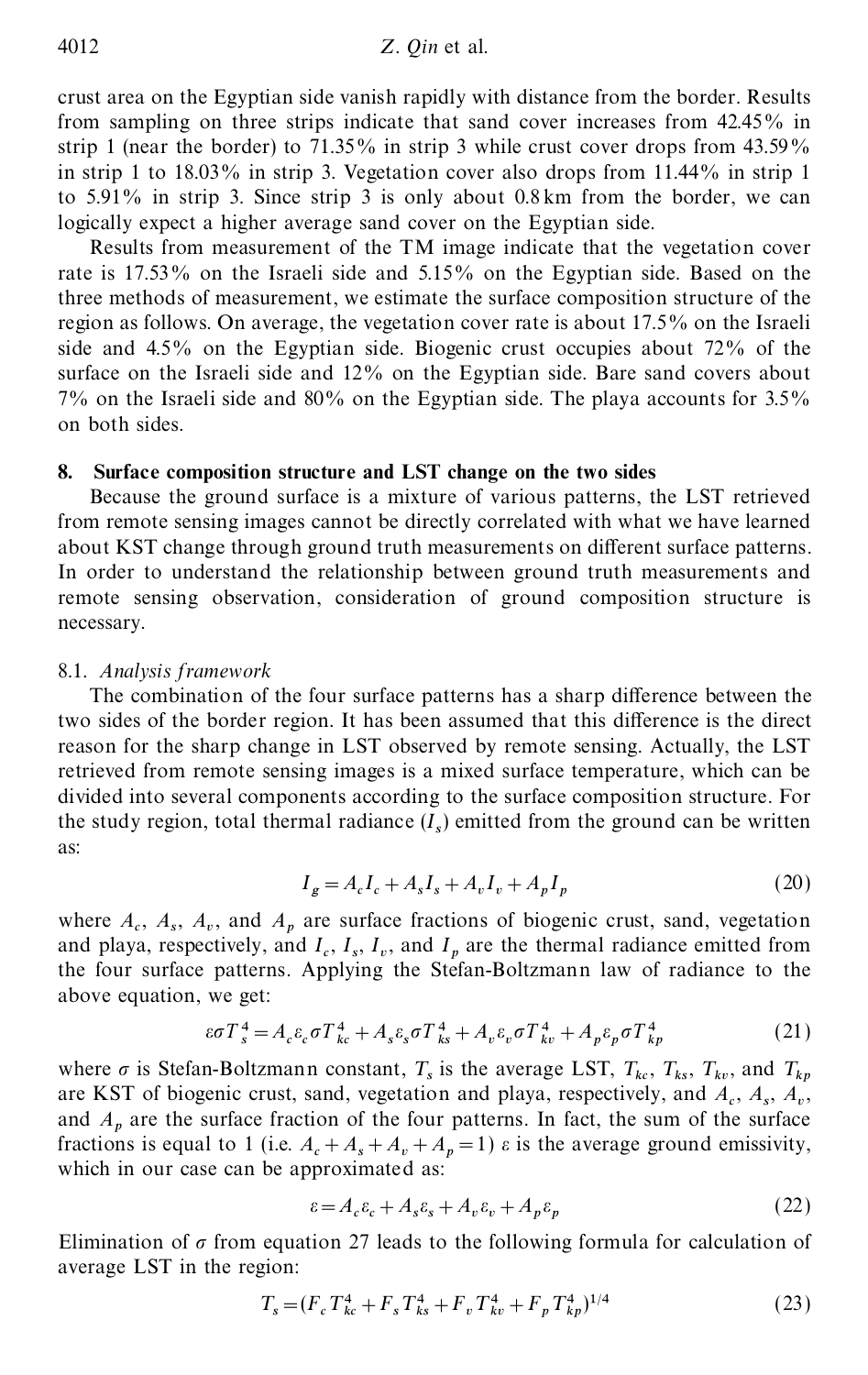where the coefficients  $F_c$ ,  $F_s$ ,  $F_v$ , and  $F_p$  are the emissivity fractions, given by  $F_c =$  $A_c \varepsilon_c / \varepsilon$ ,  $F_s = A_s \varepsilon_s / \varepsilon$ ,  $F_v = A_v \varepsilon_v / \varepsilon$ , and  $F_p = A_v \varepsilon_v / \varepsilon$ . During the hot dry season, most vegetation (shrub) in the region is in dormancy and the canopy of vegetation reduces to its minimum. Field observation reveals that the shrub canopy can cover as low as one third of its ground shadow. This implies that radiance from the shrub canopy shadow is mixed, combining vegetation emittance and ground emittance. Threrefore, the emissivity fraction can be estimated for each surface pattern. Consequently, it is possible to analyse the impact of surface composition on LST change and compare the difference between the two sides of the region.

### 8.2. *Impact of surface composition and ground emissivity on LST change*

Because the surface is composed of four patterns and each pattern has its own specific ground emissivity, average LST surface temperature on the two sides is in fact impacted by the combination of these two factors: surface composition and ground emissivity. Figure 12 shows the estimated combination impact of these two factors on the average LST difference between the two sides. Two features can be clearly seen. The Israeli side has a higher average LST when the biogenic crust has a KST of  $>1^{\circ}$ C higher than sand. In summer, surface temperature of the region is usually in the range of 40–57°C at about local noon during the day. As indicated in ground truth measurements, biogenic crust is usually above  $3^{\circ}$ C hotter than bare sand. In these conditions, the average LST difference on both sides will be  $>2.5^{\circ}$ C. In other words, the Israeli side is approximately  $2.5^{\circ}$ C hotter (figure 12). This is in accordance with the remote sensing analysis of LST change retrieved from AVHRR and Landsat TM data.

In winter and during night, surface temperature of the region is usually low. The difference of surface temperature between biogenic crust and bare sand is not as obvious as under hot dry conditions. As shown in figure 12, the average LST difference on both sides is  $-0.6^{\circ}$ C when the biogenic crust is about  $-1^{\circ}$ C cooler than bare sand. This implies that at low temperatures, such as for several days after



Figure 12. Impact of KST difference between biogenic crust and bare sand on average LST difference on both sides of the region.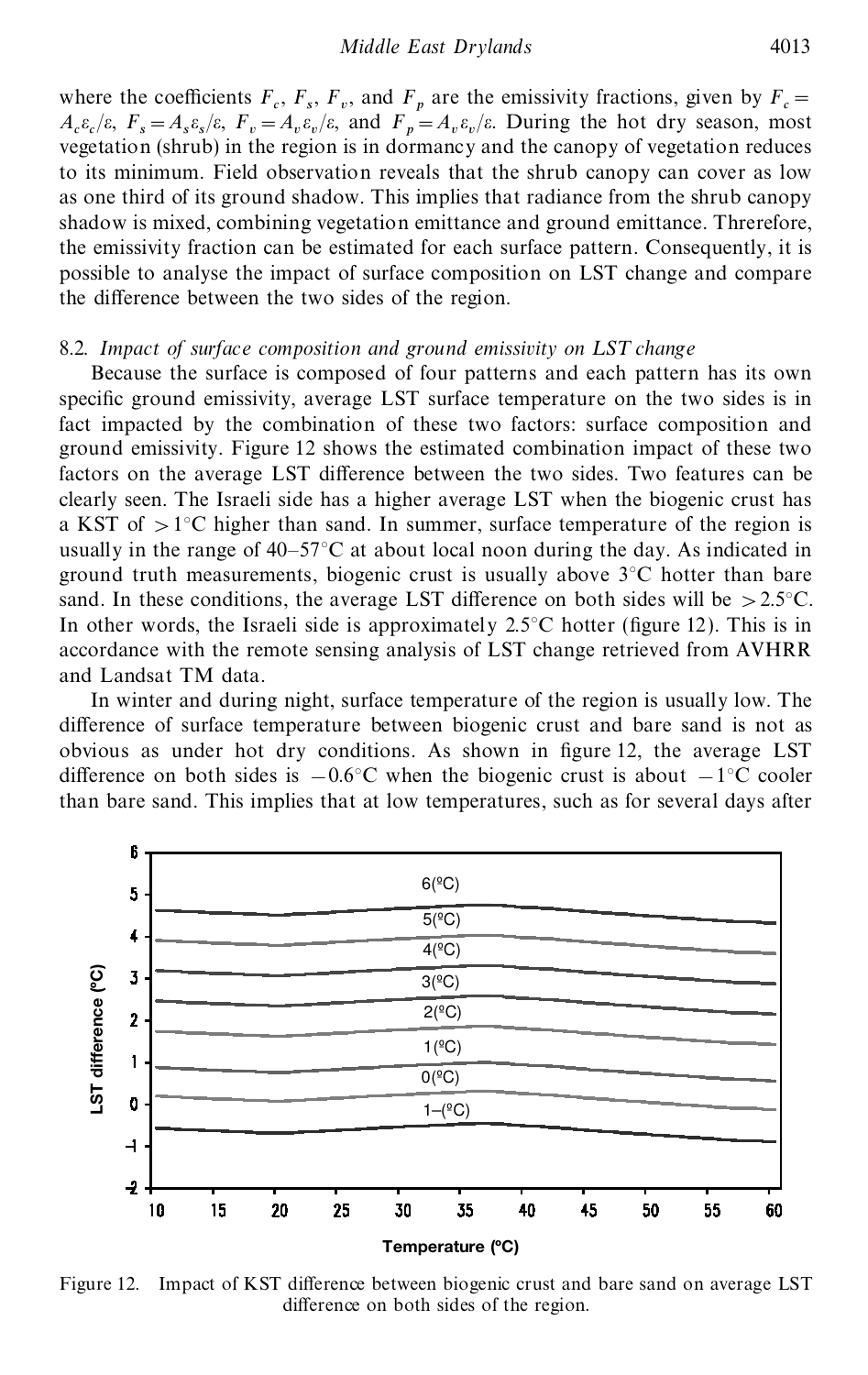#### 4014 *Z. Qin* et al.

rain and during winter night-time the Egyptian side probably has slightly higher LST. However, if biogenic crust and sand have no difference in their surface temperatures, the Israeli and the Egyptian sides will also have no significant LST difference in average. This result also validates the remote sensing analysis of the LST change on the two sides.

#### 8.3. Possible average LST change and its difference on both sides

On the basis of the above analysis, the average LST change and its difference on both sides of the region were simulated with equation 23 under possible temperature changes of the main surface patterns. The results shown in figure  $13(a)$  indicate that the average LST on the two sides of the region changes from about  $10^{\circ}$ C to 59 $^{\circ}$ C



Figure 13. Possible average LST change (a) and its difference (b) on the two sides of the region, simulated by surface composition and ground emissivity.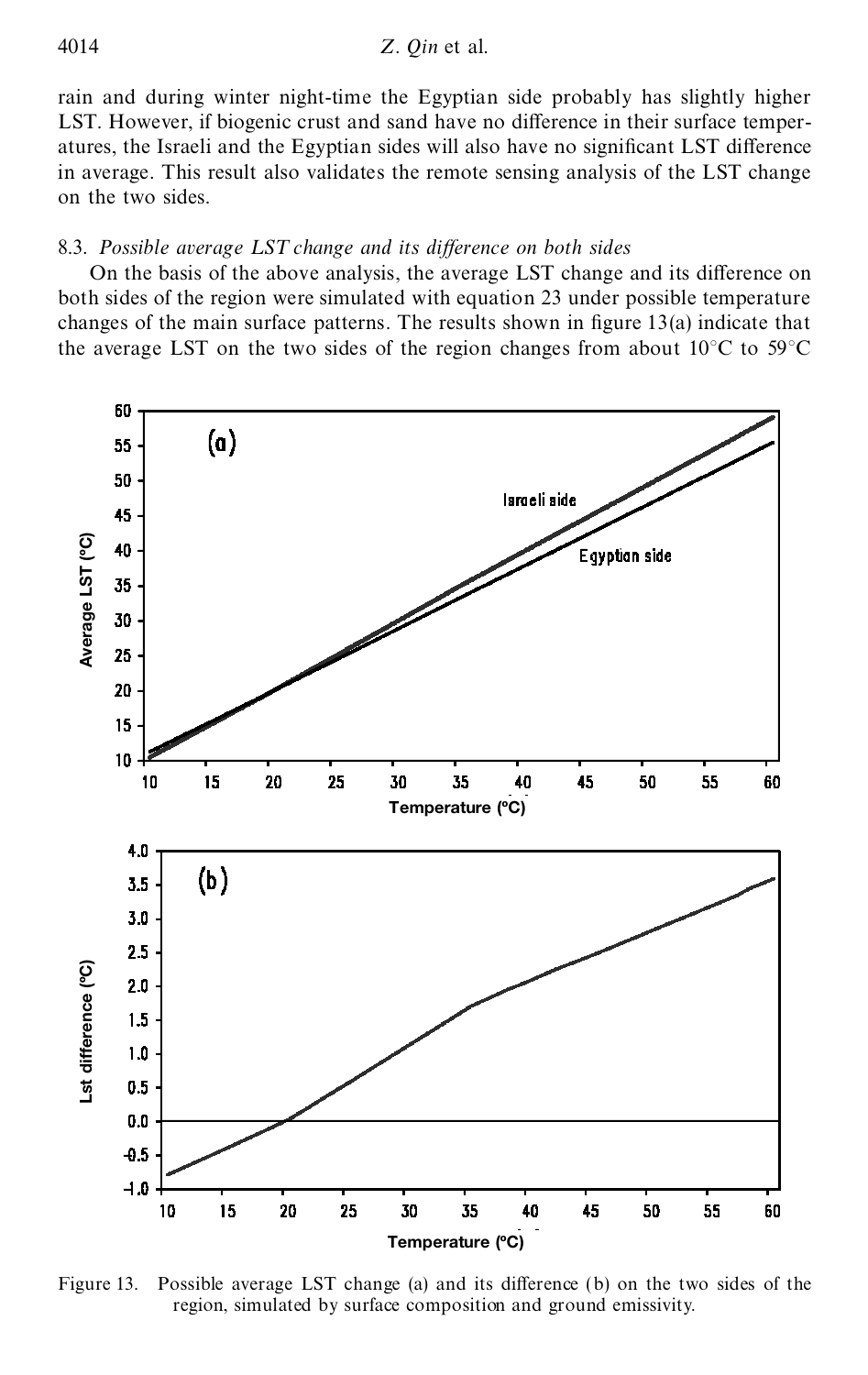in correspondence with the temperature range  $(10-60^{\circ}C)$  of biogenic crust. The linear characteristic of the change is obvious. Generally, the Israeli side will have higher average LST at high temperature levels such as  $>30^{\circ}$ C. At low temperature levels, e.g.  $\langle 15^{\circ} \text{C} \rangle$ , the Egyptian side may have steadily higher average LST though the difference is still weak ( $\lt -1$ °C). Another important feature shown in figure 13(a) is that average LST difference on both sides is not obvious, vibrating between  $-0.5^{\circ}$ C and  $0.5^{\circ}$ C, in the temperature range 15–25<sup>°</sup>C. Usually LST of the region is within this range at about midnight. This is why we cannot observe an obvious LST anomaly of the region on the night-time remote sensing images of AVHRR, as indicated in §5. The change of possible average LST difference between the two sides is clearly shown in figure  $13(b)$ . Specifically, LST difference between the Israeli side and the Egyptian may reach  $2.5-3.5^{\circ}$ C when the temperature level is in the range of 45–55°C, which is the general case during hot dry season.

#### 8.4. *Average LST change and its difference on both sides near the border*

Based on the ground truth measurements shown in table 2, the average LST change on both sides and their difference is estimated, which leads to the results shown in figure 14. According to the measurement M1, the average LST is  $53.6^{\circ}$ C on the Israeli side and  $51.2^{\circ}$ C on the Egyptian side, with a difference of  $2.4^{\circ}$ C. The average LST on both sides is  $2.1^{\circ}$ C according to M2, the measurement taken before noon. Because the measurement shown in M3 was taken in late afternoon, the lower average LST difference on both sides  $(1.9^{\circ}C)$  is reasonable. Similar LST difference on both sides can be seen in early and late dry seasons. For the cases of M4–6, average LST difference is found to be high—up to  $2.3-2.7^{\circ}$ C (figure 14). However, the reverse LST difference on both sides exists in the cool wet season when temperature is lower. As indicated in figure  $13(b)$ , the average LST on the two sides may have an insignificant difference when the temperature is around  $20^{\circ}$ C, which is



Figure 14. Average LST change on the two sides of the region, estimated from the ground truth measurements taken at the Nizzana Research Site. The number in the graph is the LST difference on both sides. Sampling source refers to table 2.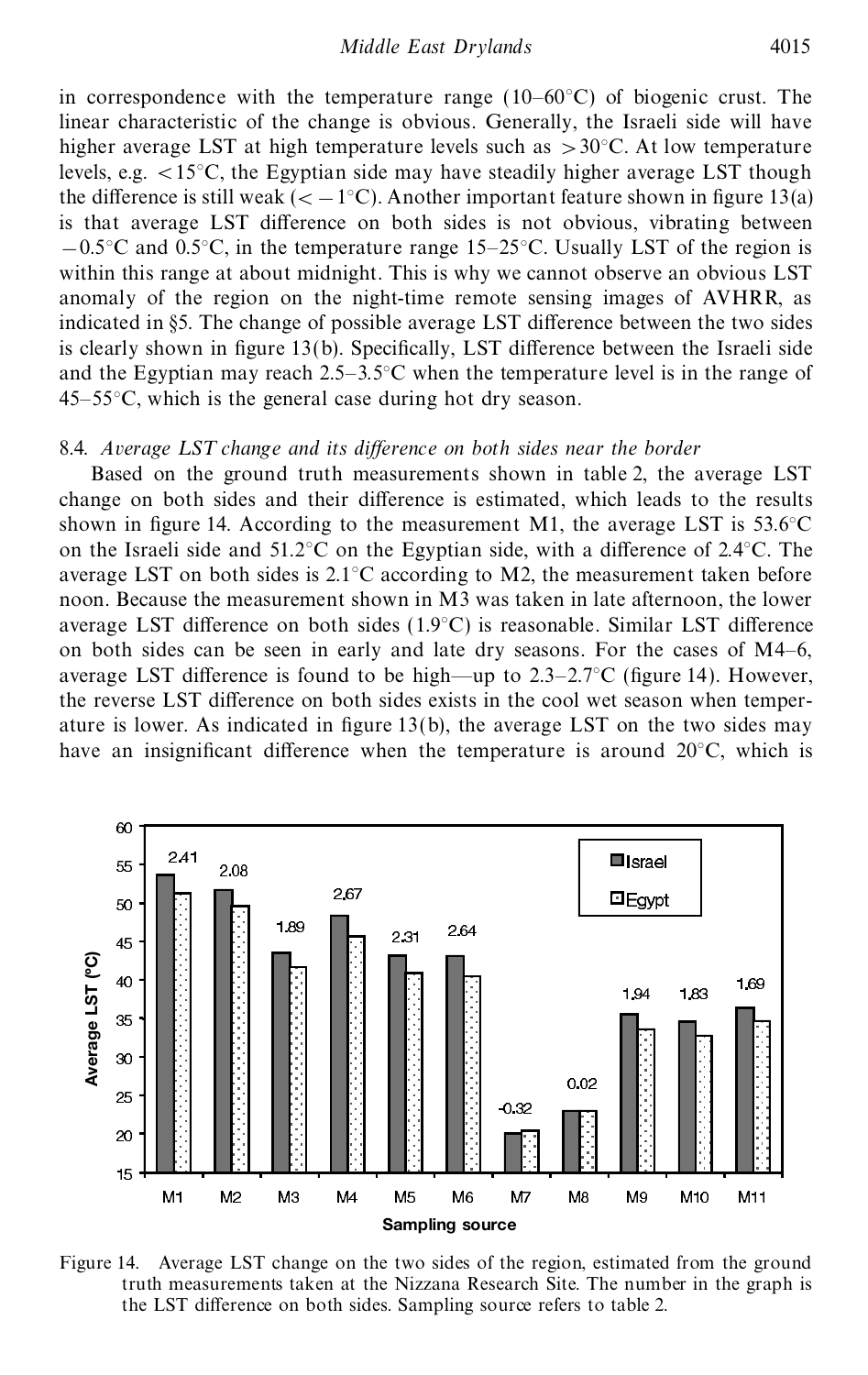validated in the ground truth measurements M7–8. Due to very wet surfaces after heavy rain, the average LST on M7–8 is estimated to be about  $20^{\circ}$ C and  $23^{\circ}$ C on both sides. Consequently, the LST difference on both sides is  $-0.3\degree$ C and 0°C, respectively.

## **9. Conclusion**

The characteristics of average LST and its variations have been simulated and analysed according to the surface composition structure on both sides of the region. First we estimated the average LST difference on the two sides for various LST differences between biogenic crust and bare sand. Then, the average LST change on the two sides was computed according to the possible LST change of the four typical surface patterns. Finally, the estimation method of average LST change on both sides was applied to the ground truth measurements taken on the Israeli side.

On average, it can be firmly concluded that the Israeli side will have a higher LST than the Egyptian side if the biogenic crust is more than  $1^{\circ}$ C hotter than sand, which occurs at moderate to high temperature levels. Generally, we can expect an average LST difference of  $2.5-3.5^{\circ}$ C between the Israeli and the Egyptian sides at around local noon during summer season when temperature is 45–55°C. For low temperature in winter after rain, the Egyptian side probably has a slightly higher average LST. When the temperature is around 20°C, the two sides will have insigni ficant average LST difference. These simulation results explain why the sharp LST contrast on both sides can be observed in the daytime images acquired at around 14:00 (AVHRR) and 09:30 (Landsat TM) but can not be seen in night-time images acquired at around midnight.

Since the simulation is based on different surface composition, it can therefore be concluded that the obvious LST difference across the border is mainly due to the difference of surface composition structure on both sides. This surface composition difference together with the emissivity difference among the components plays an important role in shaping LST change on both sides of the region. The Israeli side has about 72% surface covered with biogenic crust while the Egyptian side has more than 4/5 surface covered by bare sand. Ground truth measurements validated that biogenic crust has a higher surface temperature than bare sand. The much greater fraction of biogenic crust on the Israeli side determines its much higher average LST change. The greater fraction of bare sand on the Egyptian side explains its lower average LST change. Even though there is a sharp difference of vegetation cover rate on both sides, this has a proportionately low contribution to the differences in the average LST across the border.

## **Acknowledgments**

The authors sincerely thank the following for their help in the research presented here: Dr Heike Schmid, our colleague at the Remote Sensing Laboratory, for helping to access the region for ground truth measurements; Mr Giorgio Dall'Olmo, our colleague, for assistance in image processing; Mr Simon Berkowics, administrator of the Arid Econsystems Research Center, Institute of Earth Sciences, the Hebrew University of Jerusalem, for offering the permission to conduct ground truth measurements at the Nizzana Research Site and providing rainfall data of the region; and Prof. Natan Kopeika, Ben Gurion University of the Negev, for allowing us to use his LOWTRAN 7 program for atmospheric simulation.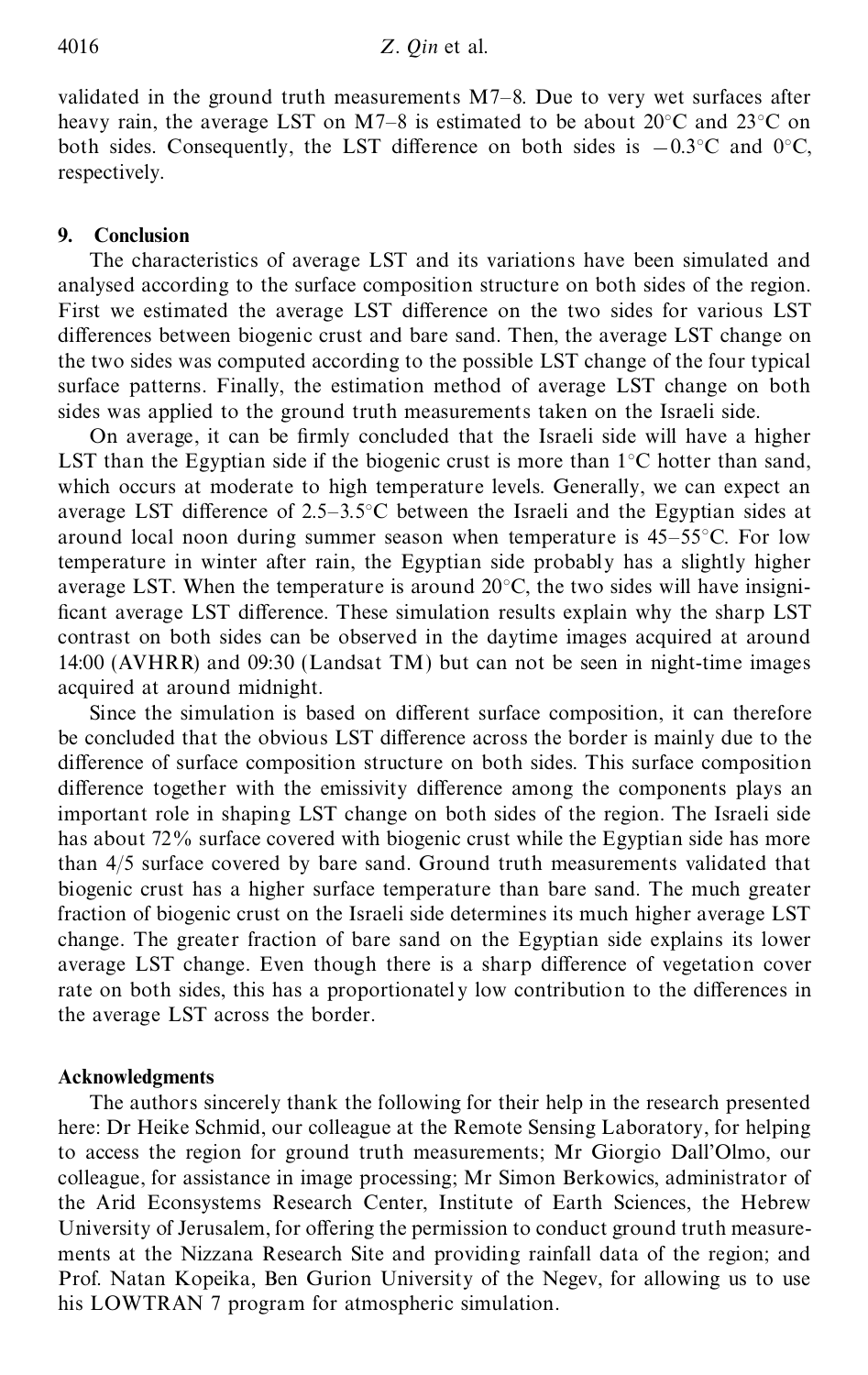## **References**

- Bahre, C. J., and Bradbury, D. E., 1978, Vegetation change along the Arizona–Sonora boundary. *Annals of the Association of American Geographers*, **68**, 145–165.
- BALLING JR., R. C., 1989, The impact of summer rainfall on the temperature gradient along the United States–Mexico border. *Journal of Applied Climatology*, **28**, 304–308.
- Balling Jr., R. C., Klopatek, J. M., Hildebrandt, M. L., Moritz, C. K., and Watts, C. J., 1998, Impacts of land degradation on historical temperature records from the Sonoran desert. *Climatic Change*; **40**, 669–681.
- BARRETT, E. C., and CURTIS, L. F., 1978, *Introduction to Environmental Remote Sensing* (New York: John Wiley & Sons Ltd).
- Caselles, V., Coll, C., and Valor, E., 1997, Land surface emissivity and temperature determination in the whole HAPES-Sahel area from AVHRR data. *International Journal of Remote Sensing*, **18**, 1009–1027.
- COLL, C., CASELLES, V., and SCHMUGGE, T. J., 1994a, Estimation of land surface emissivity differences in the split-window channels of AVHRR. *Remote Sensing of Environment*, **48**, 127–134.
- Coll, C., Caselles, V., Sobrino, A., and Valor, E., 1994b, On the atmospheric dependence of the split-window equation for land surface temperature. *International Journal of Remote Sensing*, **15**, 105–122.
- Cooper, D. I., and Asrar, G., 1989, Evaluating atmospheric correction models for retrieving surface temperatures from the AVHRR over a tall-grass prairies. *Remote Sensing of Environment*, **27**, 93–102.
- Cracknell, A. P., and Hayes, L. W., 1993, *Introduction to Remote Sensing*. (London: Taylor & Francis).
- DANIN, A., BAR-OR, Y., DOR, I., and YISRAELI, T., 1989, The role of cyano-bacteria in stabilization of sand dunes in southern Israel, *Ecological Mediterranean*, **15**, 55–64.
- Deschamps, P. Y., and Phulpin, T., 1980, Atmospheric correction of infrared measurements of sea surface temperature using channels at 3.7, 11 and  $12 \mu m$ . *Boundary–Layer Meteorology*, **18**, 131–143.
- FRANÇA, G. B., and CRACKNELL, A. P., 1994, Retrieval of land and sea surface temperature using NOAA-11 AVHRR data in northeastern Brazil. *International Journal of Remote Sensing*, **15**, 1695–1712.
- Humes, K. S., Kustas, W. P., Moran, M. S., Nichols, W. D., and Weltz, M. A., 1994, Variability of emissivity and surface temperature over a sparsely vegetated surface, *Water Resources Research*, **30**, 1299–1310.
- HURTADO, E., VIDAL, A., and CASELLES, V., 1996, Comparison of two atmospheric correction methods for Landsat TM thermal band. *International Journal of Remote Sensing*, **17**, 237–247.
- KARNIELI, A., 1997, Development and implementation of spectral crust index over dune sands. *International Journal of Remote Sensing*, **18**, 1207–1220.
- KARNIELI, A., and SARAFIS, V., 1996, Reflectance spectrophotometry of cyanobacteria within soil crusts—a diagnostic tool. *International Journal of Remote Sensing*, **17,** 1609–1615.
- KARNIELI, A., and Tsoar, H., 1995, Spectral reflectance of biogenic crust developed on desert dune sand along the Israel–Egypt border. *International Journal of Remote Sensing*, **16**, 369–374.
- Karnieli, A., Shachack, M., Tsoar, H., Zaady, E., Kaufman, Y., and Porter, W., 1996, The effect of microphytes on the spectral reflectance of vegetation in semi-arid regions. *Remote Sensing of Environment*, **57**, 88–96.
- KERR, Y. H, LAGOUARDE, J. P., and IMBERNON, J., 1992, Accurate land surface temperature retrieval from AVHRR data with use of an improved split window algorithm. *Remote Sensing of Environment*, **41**, 197–209.
- KIDRON, G. J., and YAIR, A., 1997, Rainfall-runoff relationship over encrusted dune surfaces, Nizzana, Western Negev, Israel. *Earth Surface Processes and L andforms*, **22**, 1169–1184.
- LABED, J., and STOLL, M. P., 1991, Spatial variability of land surface emissivity in the thermal infrared band: spectral signature and effective surface temperature, *Remote Sensing of Environment*, **38**, 1–17.
- McMillin, L. M., 1975, Estimation of sea surface temperatures from two infrared window